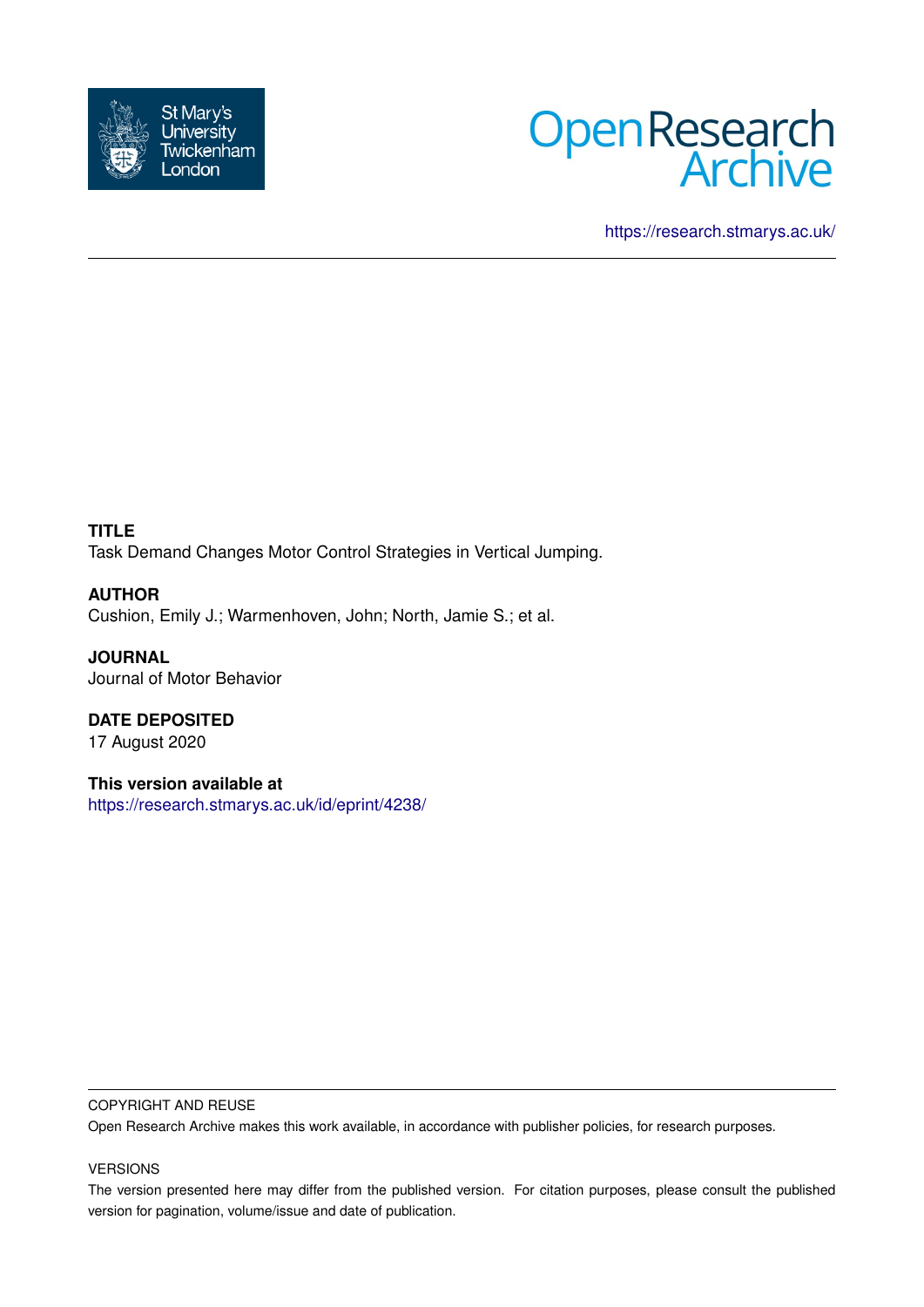# **Task demand changes motor control strategies in vertical**

# **jumping**

# **Emily J. Cushion<sup>1</sup> \*, John Warmenhoven<sup>2</sup> , Jamie S. North<sup>1</sup> , and Daniel J. Cleather1,3**

- <sup>1</sup> Faculty of Sport, Health and Applied Science, St Mary's University, Twickenham, United Kingdom
- <sup>2</sup> Exercise and Sports Science, Faculty of Health Sciences, The University of Sydney,
- Lidcombe, Australia
- <sup>3</sup> Institute for Globally Distributed Open Research and Education (IGDORE)

# **\*Correspondence:**

# **Emily J. Cushion**

- St Mary's University
- Waldegrave Road.
- Strawberry Hill
- Twickenham
- TW1 4SX
- **[emily.cushion@stmarys.ac.uk](mailto:emily.cushion@stmarys.ac.uk)**
- 
- 
- 
- 
- 
- 
- 
- 
- 
- 
- 
- 
- 
- 
-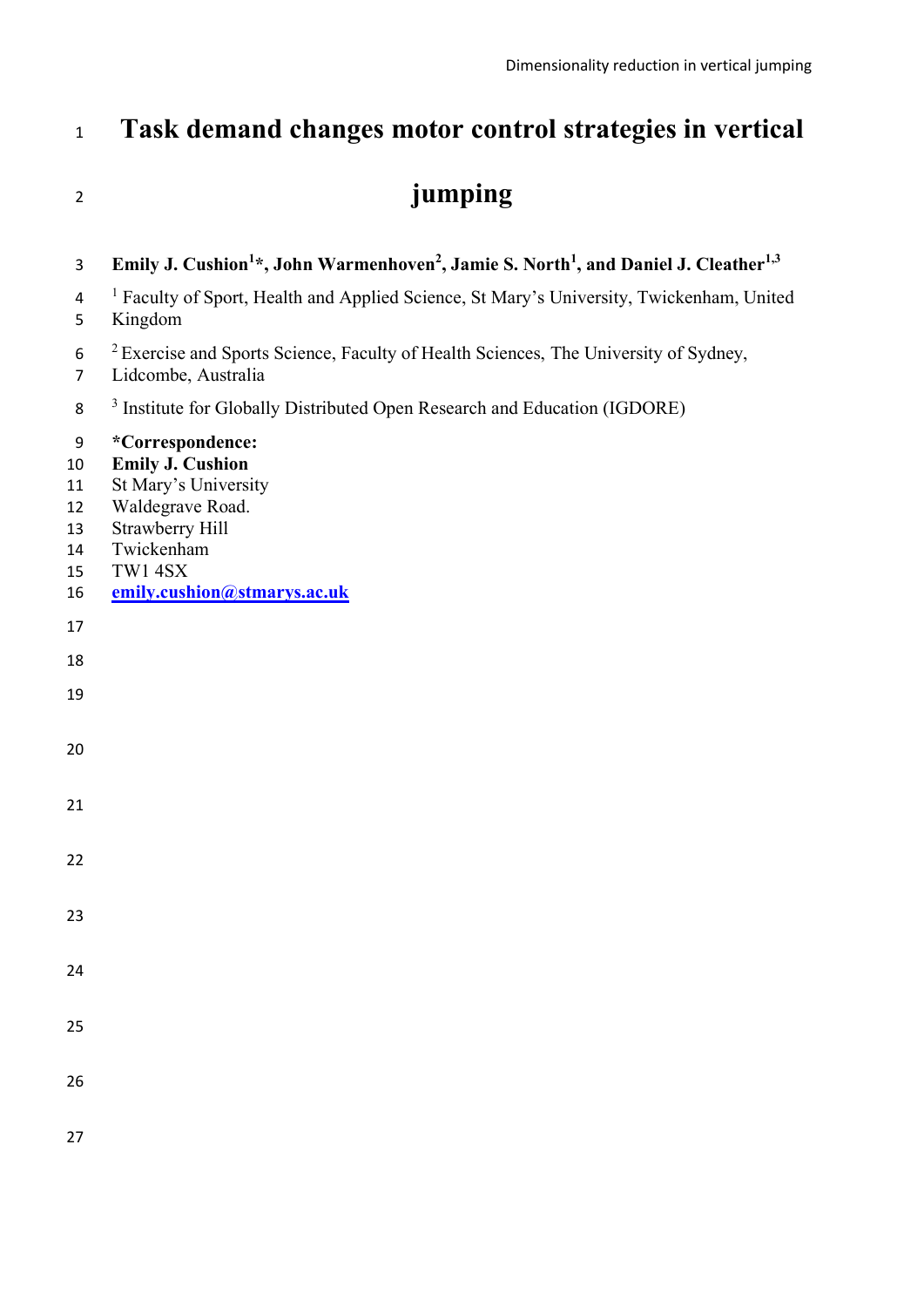## **Abstract**

 The purpose of this study was to examine the motor control strategies employed to control the degrees of freedom when performing a lower limb task with constraints applied at the hip, knee and ankle. Thirty-five individuals performed vertical jumping tasks: hip flexed, no knee bend and plantar flexed. Joint moment data from the hip, knee and ankle were analysed using principal component analysis (PCA). In all PCA performed, a minimum of two and maximum of six principal components (PC) were required to describe the movements. Similar reductions in dimensionality were observed in the hip flexed and no knee bend conditions (3PCs), compared to the plantar flexed condition (5PCs). A proximal to distal reduction in variability was observed for the hip flexed and no knee bend conditions but not for the plantar flexed condition. Collectively, the results suggest a reduction in the dimensionality of the movement occurs despite the constraints imposed within each condition and would suggest that dimensionality reduction and motor control strategies are a function of the task demands.

- **Keywords: principal component analysis, vertical jumping, degrees of freedom,**
- **constraints, proximal to distal pattern**
- 
- 
- 
- 
- 
-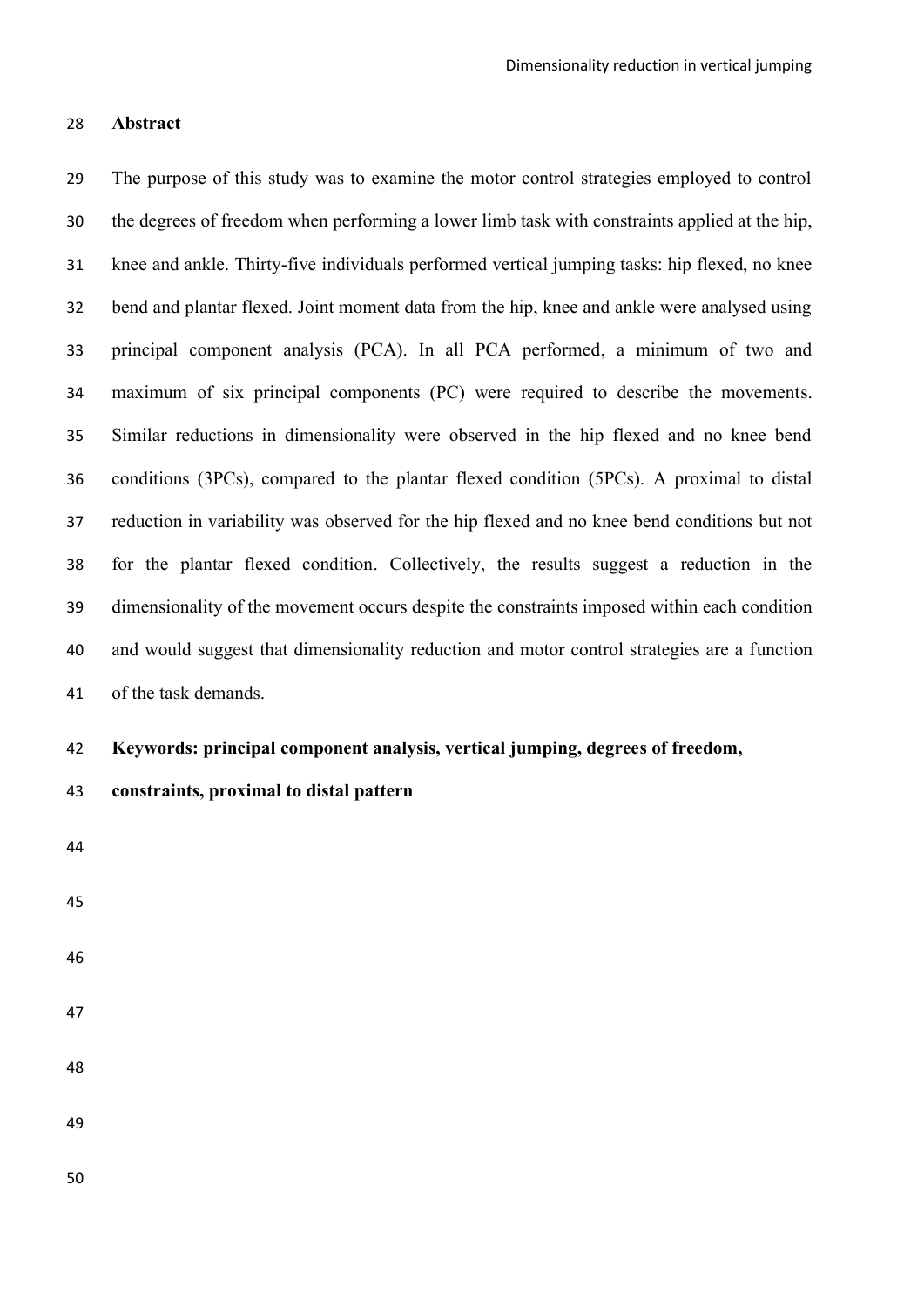#### **Introduction**

 A question which has long concerned scientists and researchers with an interest in human movement, is how individuals are able to control the many degrees of freedom (DOF) whilst performing smooth, flowing, and seemingly effortless actions. This has been termed the DOF problem by Bernstein (1967). When performing motor tasks, there will be more than one coordination pattern available to the individual, which is said to represent redundancy of the motor system (Newell & Vaillancourt, 2001). This motor redundancy, however, provides functional benefit to the performer as it allows flexibility and adaptability to the ever- changing performance constraints (Latash, Scholz, & Schöner, 2007; Santello, Baud-bovy, & Jörntell, 2013). Whilst many solutions exist to satisfy a task or achieve a particular outcome, it is often the case that a select few strategies will be adopted. It is proposed that the system produces synergies (covariance between joints) to reduce the complexity of controlling many DOFs (Latash et al., 2007). Evidence for such synergies has been presented using statistical approaches such as principal component analysis (PCA) which reduce the dimensionality of data. Using this approach, Shemmell et al. (2007) found just two principal components (PCs) were required to describe the relationship between three joint angles during the swing phase of a walking task, suggesting a coupling or synergy between these joints. Similar findings have also been observed in tasks such as walking (Deluzio & Astephen, 2007; Nazifi, Yoon, Beschorner, & Hur, 2017), running (Phinyomark, Hettinga, Osis, & Ferber, 2015), juggling (Zago et al., 2017) and cello bowing (Verrel, Pologe, Manselle, Lindenberger, & Woollacott, 2013).

 The existence of synergies has also been demonstrated across task variations; for example, grasping tasks to different objects (Santello, Flanders, & Soechting, 1998), performing the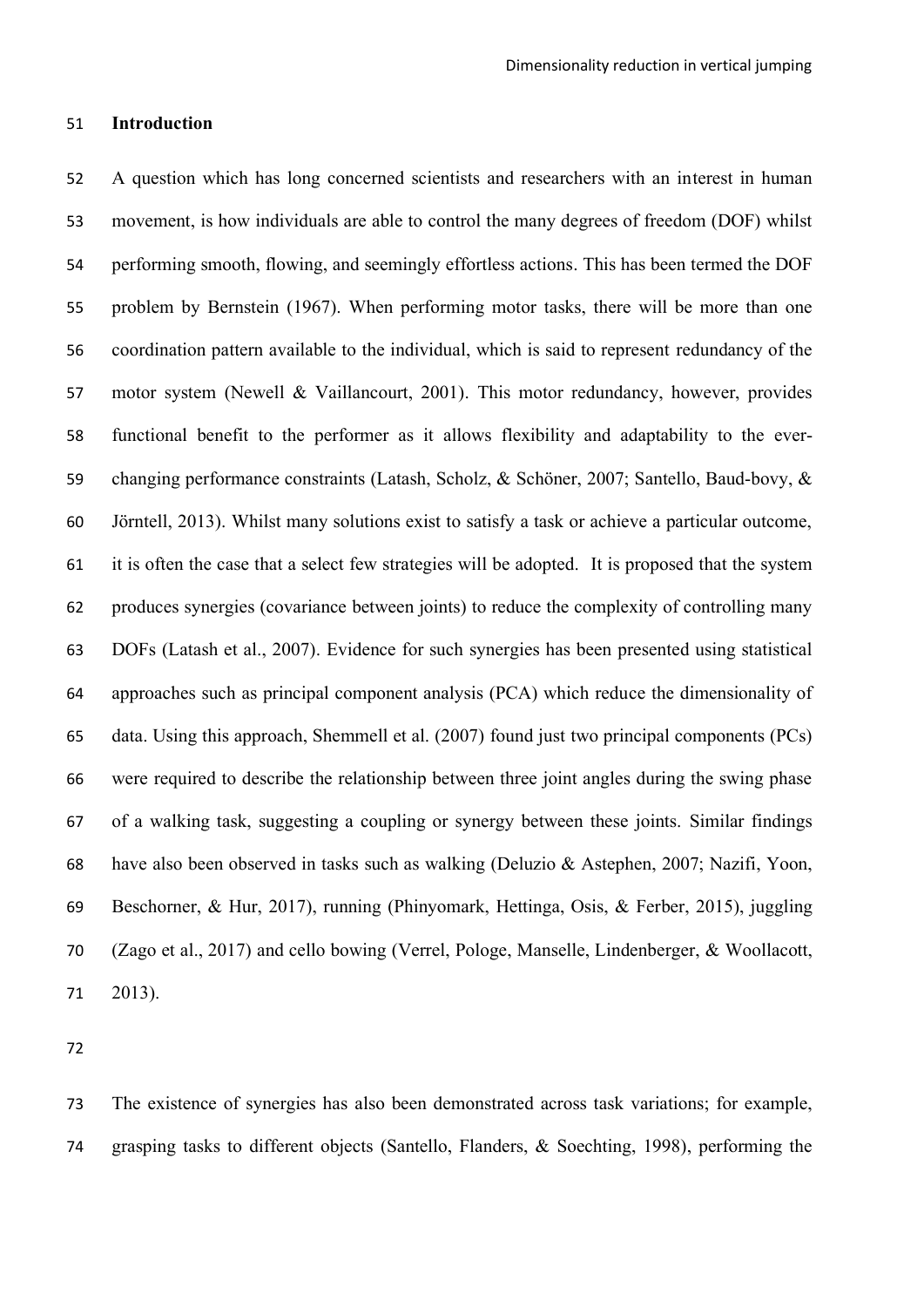same task with and without an added constraint (Dounskaia & Wang, 2014), or performing a task at different speeds (Shemmell et al., 2007) or loads (Soechting & Lacquaniti, 1981). When performing a free stroke drawing task under either a constrained (movement restricted to the horizontal plane) or unconstrained condition (no movement restrictions in place), participants demonstrated preferred coordination patterns which were similar for both conditions (Dounskaia & Wang, 2014). This has also been observed when comparing thirty upper limb activities of daily living, where a limited number of time-series waveforms could be used to describe all movement tasks (Averta, Santina, Battalia, Felici, Bianchi, & Bicchi, 2017). Collectively, these studies provide a body of evidence which demonstrates that even with modifications to a task, common motor patterns emerge to carry out the movement, consistent with the proposition that the complexity of movement is reduced through couplings within the system. Examination of how the system reduces the complexity of the task and importantly the degree of reduction in dimensionality across tasks can provide useful information about how motor patterns adapt to different constraints under which they are performed.

 Many movement tasks require the control of proximal and distal segments for efficient movement outcomes. However, noise disturbances applied to proximal or distal joints can differentially affect the overall movement dynamics and control of the task, suggesting the system is able to adapt to different contexts (Huffenus, Amarantini, & Forestier, 2006; Nguyen & Dingwell, 2012; Salmond, Davidson & Charles, 2017). An approach to gain insights into the motor control strategies employed to control the degrees of freedom present within a task is to apply constraints to parts of the system (e.g., see Eriksen, Lorås, Pedersen, & Sigmundsson, 2018; Nguyen & Dingwell, 2012). For instance, it has been shown that the proximal to distal motor control strategies of the upper limb are affected when joint motion is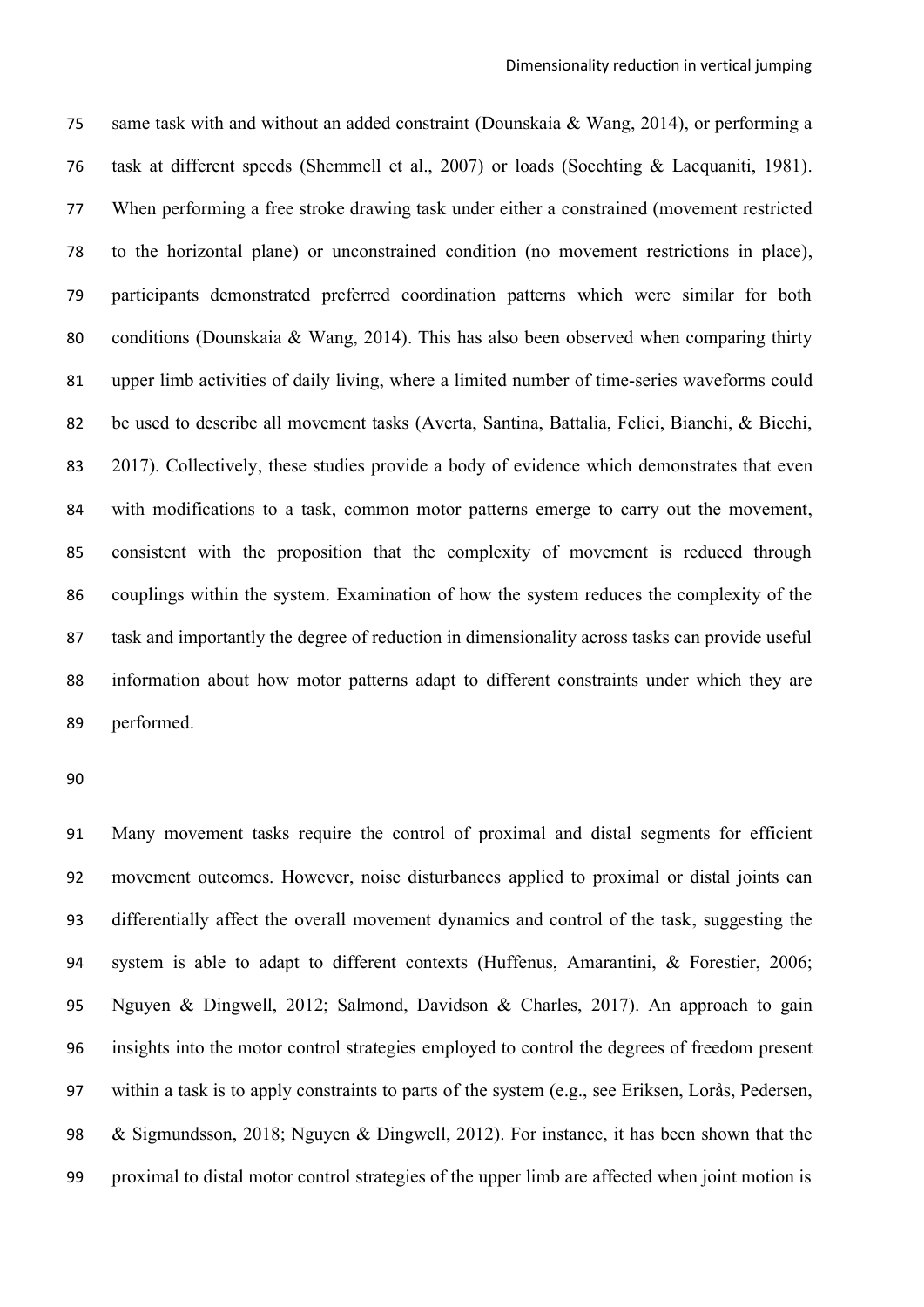restricted in drummers and non-drummers. Specifically, both groups were affected when a proximal constraint was applied, but drummers were more efficient when a distal constraint was applied (Eriksen et al., 2018). In an upper limb model, noise added to the distal joint resulted in greater endpoint error than when noise was added to the proximal joint, suggesting a reduction in variability at the distal joint is advantageous for reducing endpoint errors (Nguyen & Dingwell, 2012). Equally, the addition of constraints at proximal and distal joints may be compensated for by the system, such that motor performance is not impaired (Huffenus et al., 2006). Within a motor learning context, control of proximal to distal joints has been shown to differ, with some suggestions of more control over proximal joints before distal joints when learning new tasks (Furuya & Kinoshita, 2007; Yang & Scholz, 2005; Verrel et al., 2013), whereas others have shown a reduction in motion of distal joints when holding objects (Konczak, Velden, & Jaeger, 2009).

 To date, much of the published literature has examined proximal and distal control strategies in upper limb tasks (e.g., see Eriksen et al., 2018; Furuya & Kinoshita, 2007; Huffenus, Amarantini, & Forestier, 2006; Serrien & Baeyens, 2017; Verrel et al., 2013). However, the nature of upper limb tasks usually requires the distal aspect of the limb (e.g. hand) to be free, whereas for most lower limb tasks the distal aspect (e.g. foot) is usually in contact with a surface, either throughout (e.g. sit to stand) or in portions of the movement task (e.g. walking, jumping and running). Consequently, this may impact the proximal and distal motor control strategies and control of DOF throughout the movement and warrants further investigation.

 In order to establish the control of the DOF within a task, various methods of statistical analysis have been employed such as cross correlation, vector coding and continuous relative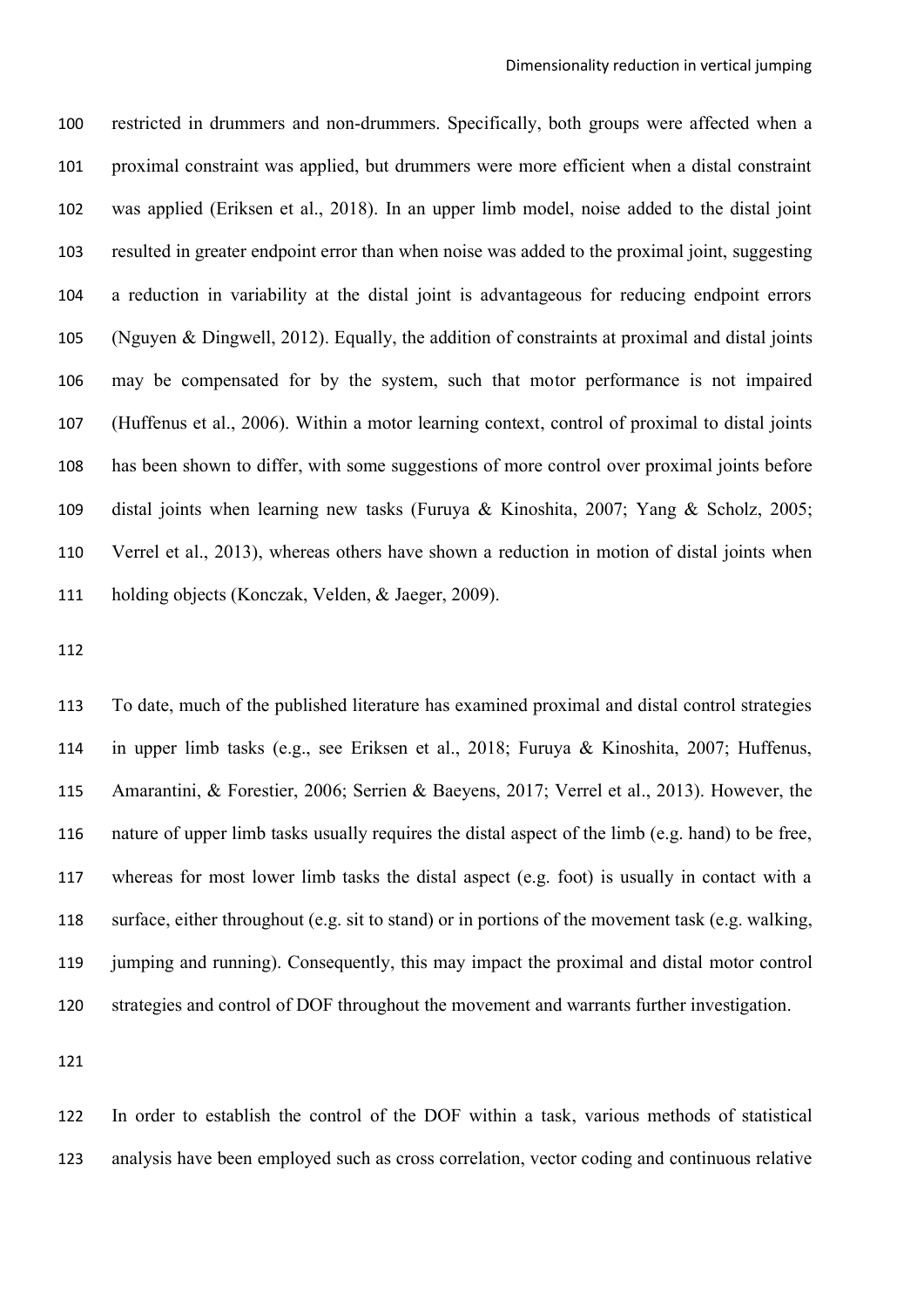phase analysis (Newell, Broderick, Deutsch, & Slifkin, 2003; Hong & Newell, 2006a). However, these methods do not effectively allow the analysis of multiple DOF and so, within the current study, a PCA was used. With this approach, the reduction in the dimension of the dataset is a representation of the functional DOF within a specific task (Daffertshofer, Lamoth, Meijer & Beek, 2004; Li., 2006; Nordin & Dufek, 2016). PCA applied in this way has been used to assess the control of DOF in several tasks including simulated skiing (Hong & Newell, 2006b), soccer chipping (Hodges, Hayes, Horn & Williams, 2005) and cello bowing (Verrel et al., 2013). In addition to the application of PCA, this study focused on the description of motor control through analysis of kinetic variables rather than kinematic variables which are more readily explored when examining the DOF of a movement (Furuya, Nakamura, & Nagata, 2014; Hong, & Newell, 2006). In particular, the joint moments of the lower limb were subjected to PCA within this study; allowing an analysis of how movement is produced and comparisons to be made with previous work using similar tasks (see Cushion, Warmenhoven. North & Cleather, 2019).

 Therefore, the purpose of this study was to understand how the DOF of a lower limb task with constraints applied at the hip, knee and ankle are controlled. A vertical jump was chosen as a suitable task to study this, due to the requirement of a proximal to distal extension of the lower limb. The study focused on determining the changes in contribution of DOF between conditions*,* along with understanding the control of proximal to distal joints within the sagittal plane. To determine motor control strategies and the control of DOF, a multivariate statistical tool, principal component analysis (PCA) was used. This statistical method has been used previously to answer similar questions (see Cushion et al., 2019; Furuya et al., 2014; Hong & Newell, 2006a; Verrel et al., 2013). Based on previous research findings, such as that which have shown comparable joint torque patterns during the swing phase of gait at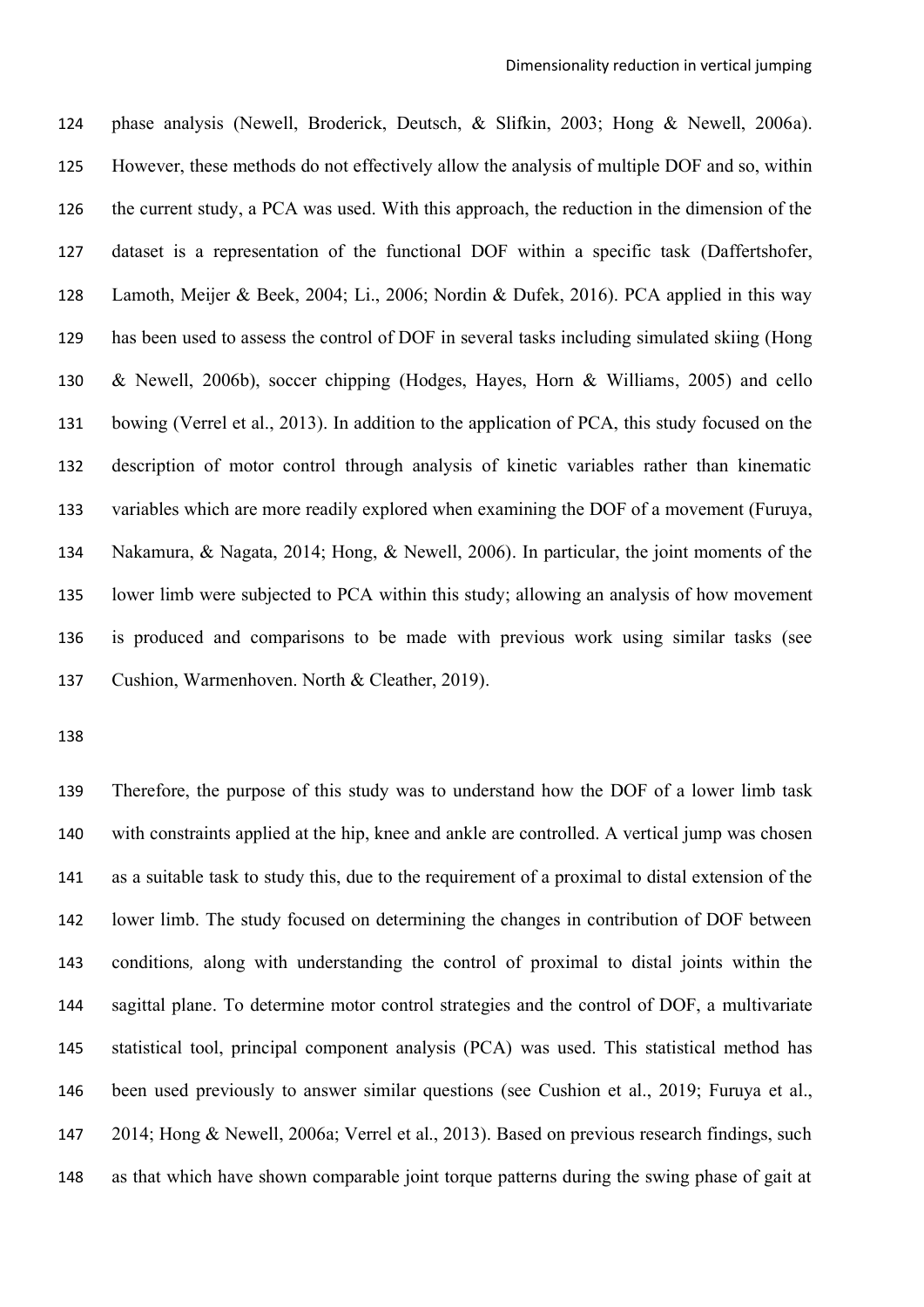different speeds (Shemmell et al., 2007) and similarities in the joint torque time series across jumps performed with and without an arm swing (Cushion et al., 2019), it was hypothesised that despite the different constraints between each jump condition, the motor patterns observed would be very similar between conditions. Second, we hypothesised that the jump condition with an added constraint at the ankle, would show less reduction in the DOF due to this particular jumping task being more complex and placing greater motor control demands on the performer than the other jump conditions. Finally, we hypothesised a greater reduction in variability would occur at the distal joint (ankle) compared to the proximal joint (hip) regardless of jump condition due to the requirement for the distal segment (foot) to be in contact with the ground for the duration of the task (see Konczak et al., 2009).

#### **Methods**

### *Participants*

162 Thirty-five healthy individuals (males  $= 22$ , females  $= 13$ ) volunteered to take part in this 163 study (mean  $\pm$  SD; age = 26.0  $\pm$  5.5 years, height = 174.8  $\pm$  8.9 cm, body mass 78.5  $\pm$  14.1 kg). They were free from musculoskeletal injuries and were provided with details of the study before written informed consent was obtained. The experimental procedure was approved by the ethics sub-committee at the institution where the research took place.

# *Procedure*

 Participants were required to attend one data collection session. This involved the collection of anthropometric measures (height and weight), before each participant was provided with a standardised shoe according to their shoe size. Eighteen reflective markers were placed on the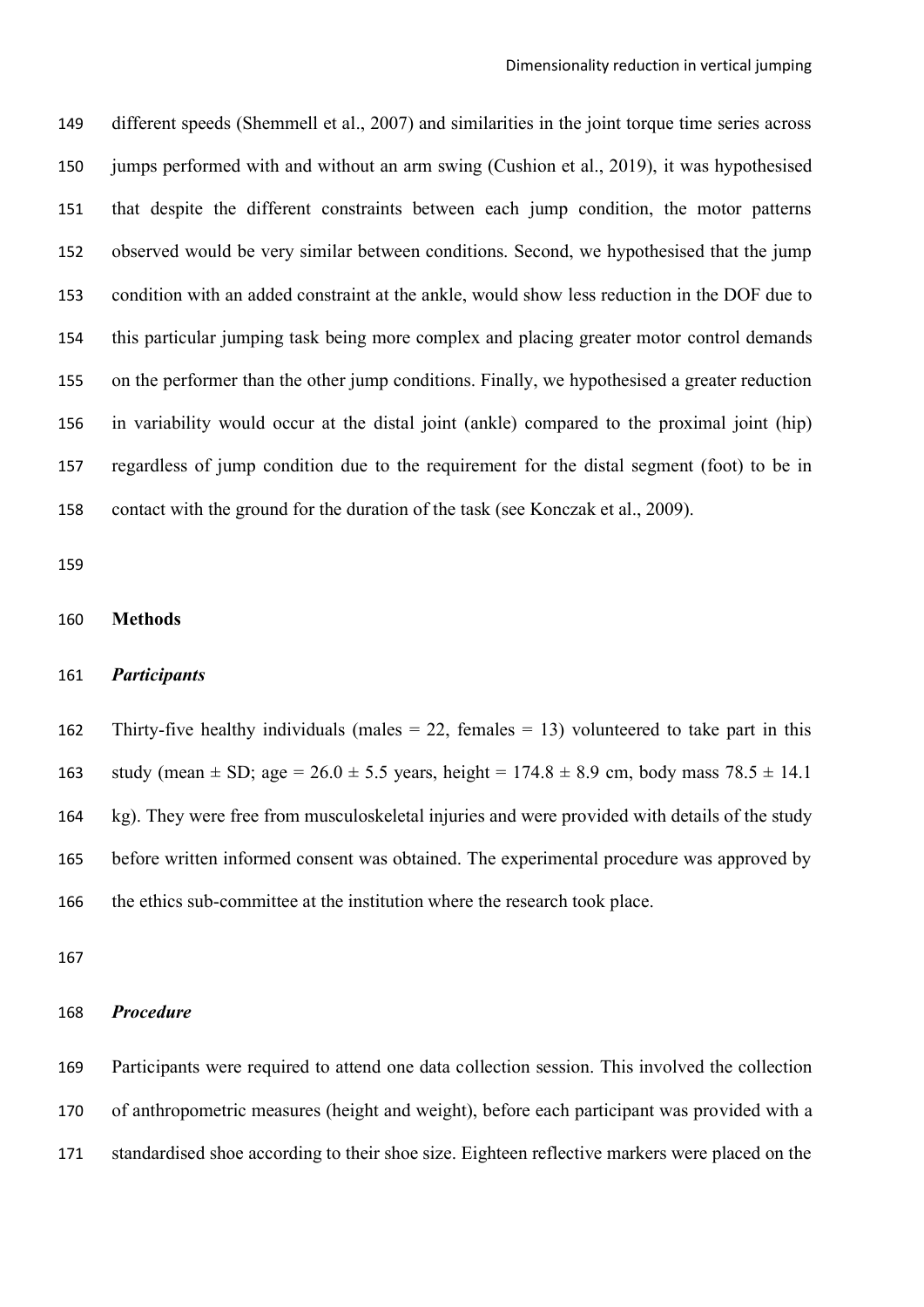pelvis and on the right lower limb. Data from the right limb was used for further analysis in accordance with previous work from Cleather et al. (2013). Markers were placed on the right and left anterior superior iliac spine and posterior superior iliac spine, lateral and medial femoral epicondyle, apex of lateral and medial malleolus, posterior aspect of calcaneus, tuberosity of fifth metatarsal and head of second metatarsal (Cleather & Bull, 2015). Three additional markers placed on rigid plates were attached to the mid-thigh and anterior tibial shaft, with an additional marker attached to the top of the foot. Kinematic data were collected using a Vicon motion capture system (Vicon MX System, Nexus 2.2 software, Vicon Motion Systems Ltd, Oxford, UK) with fourteen LED cameras tracking the reflective markers at a sampling frequency of 200Hz. Kinetic data were collected via two force plates positioned flush to the laboratory floor (Kistler Type 9287BA, Bioware 3.24 software, Kistler Instruments Ltd, Hampshire, UK), at a rate of 1000Hz and synchronised with the Vicon system.

 Participants completed a standardised warm-up (bodyweight squats, lunges, inchworms, hip rotations and vertical jumps) prior to completing any vertical jumps. The three vertical jump conditions were: i) starting from a hip flexed position, ii) jumping without bending the knee and iii) jumping starting in a plantar flexed position. The current data collection was part of a larger collection of data where multiple types of jumps were performed across different testing sessions in a randomised order. As a result of this, not all participants completed each jump condition. Twenty-one participants completed the hip flexed and no knee bend conditions, and twenty-two participants completed the plantar flexed condition.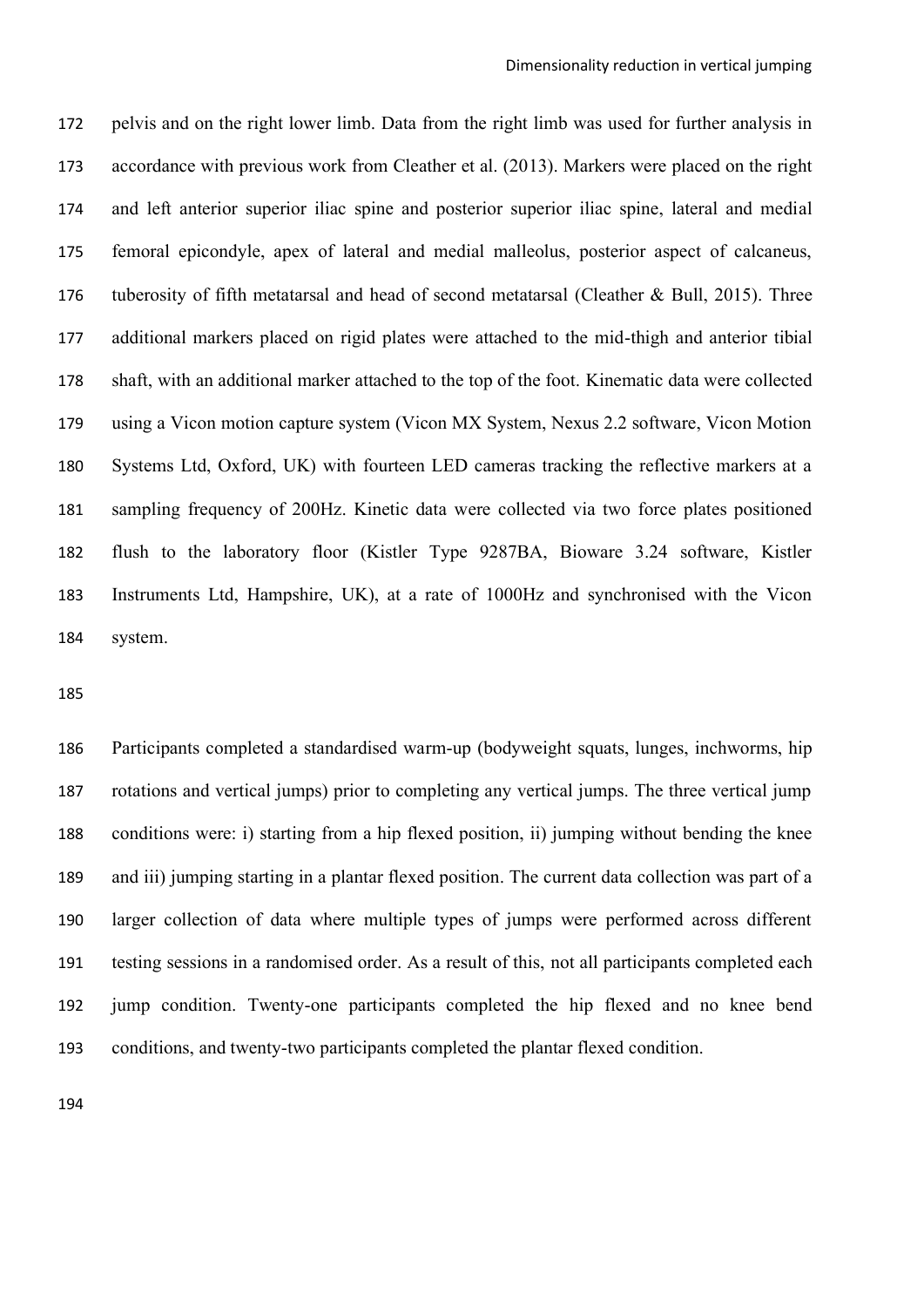Prior to completing any jumps, participants were provided with instructions for the specific condition they were about to complete. The order in which participants completed the conditions was randomised to minimise order effects. For the hip flexed condition, participants were instructed to start the jump in a hip flexed position (legs straight with torso parallel to the ground) with hands on hips. Participants were then instructed to jump as high as possible from this position and maintain hands on hips throughout the jump. The no knee bend condition required participants to jump whilst trying to not bend at the knee. This jumping condition has been used in previous research (see de Graaf, Bobbert, Tetteroo & van Ingen Schenau, 1987). A cue of "jump maximally while maintaining straight legs" was provided in order to encourage this jumping strategy. Within the plantar flexed condition, participants were asked to start the jump in a maximal plantar flexed position, but which allowed them to maintain balance. An instruction to not touch the floor with their heels throughout the jump was also given and participants were instructed they could use an arm swing. Participants were instructed to perform all jumps maximally. A sequence of images are provided for each jump condition in Figure 1.

# \*\*\*Figure 1 here\*\*\*

 Participants completed five maximal effort trials for each jump condition with a self-selected recovery period between each trial to reduce any effects of fatigue. Participants were given a two-minute recovery period between the tasks if they completed more than one jump condition.

# *Data analysis*

217 All data was filtered using a  $5<sup>th</sup>$  order Woltring filter with a cut off frequency of 10Hz. The propulsive phase of the vertical jump was used for analysis and was defined as being from the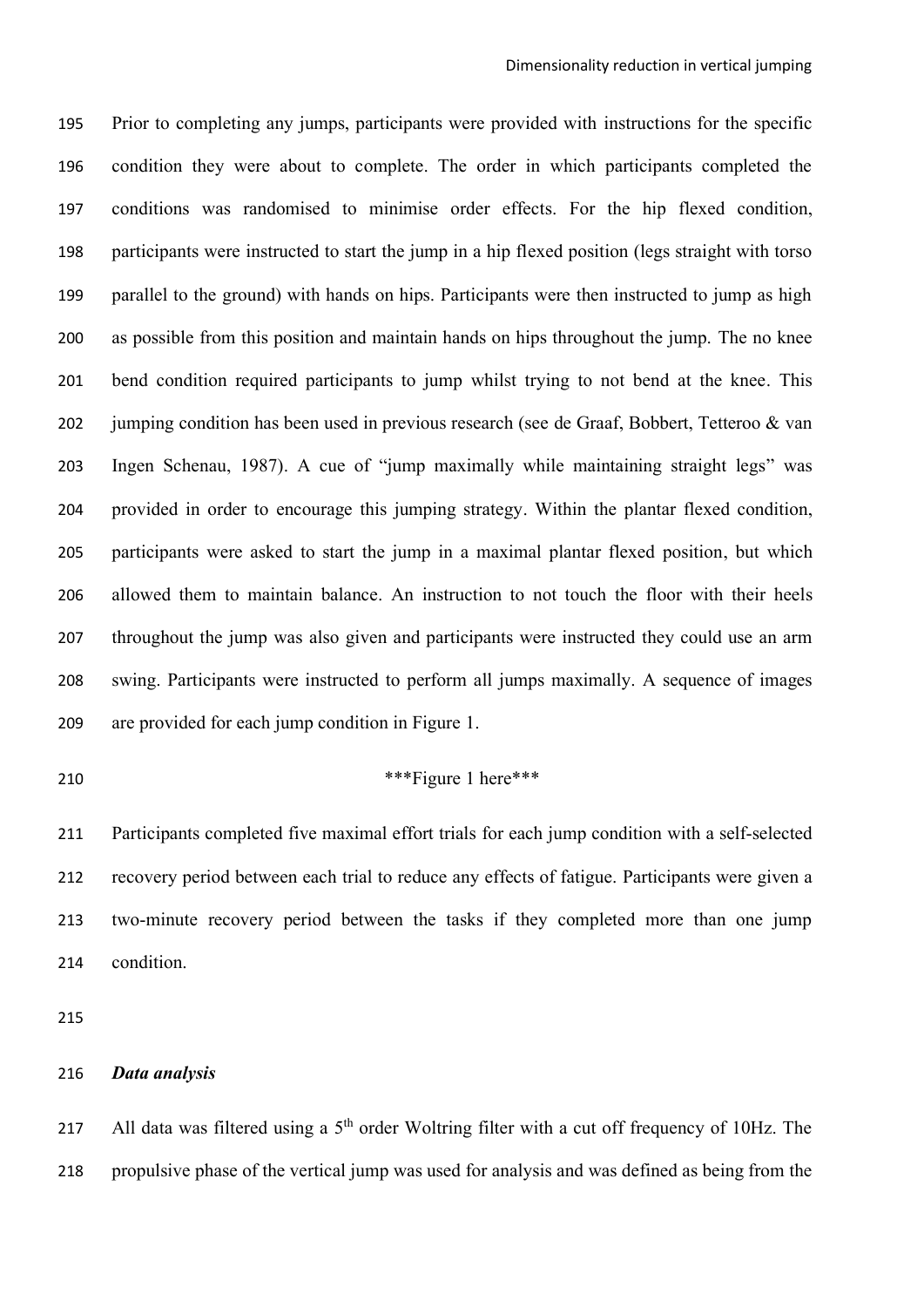point where the right anterior superior iliac spine marker moved below stationary height until take-off (which was defined as the point where the ground reaction force fell to zero). Net joint moments (NJM) in the sagittal plane were calculated for hip, knee and ankle using a standard inverse dynamics calculation (Winter, 2005) within the FreeBody software (Cleather & Bull, 2015). Sagittal plane NJM were used for further analysis for each jump condition. As trial length varied between participants, data was spline interpolated and time normalised from 0 to 101 data points.

#### 2.4 *Statistical Analysis*

 Within this study, hip, knee and ankle net joint moments were used within PCA. Using this approach has the advantage of retaining the spatiotemporal pattern in the time series data whilst detecting coordination patterns between each jump condition. The fundamental purpose of a PCA is to find a linear transformation that maps the raw data described in its original coordinate frame to a new coordinate frame with orthonormal bases. In the context of data analysis, the coordinate frame for the raw data is defined by the measured variables, but these variables may have some degree of correlation with one another. The new coordinate frame that is given by the PCA is defined by a set of new uncorrelated variables called the principal components (PC). For instance, for a dataset consisting of *p* variables observed at *n* 237 different time-points, the raw data can be described by the  $n \times p$  matrix *X* where the columns of *X* are the individual variables and the rows represent each observation (time-point). The transformation *U* then maps the raw data to the new coordinate frame defined by the PCs, 240 such that the raw data in the new coordinate frame *Z*, is given by  $Z = UX$ .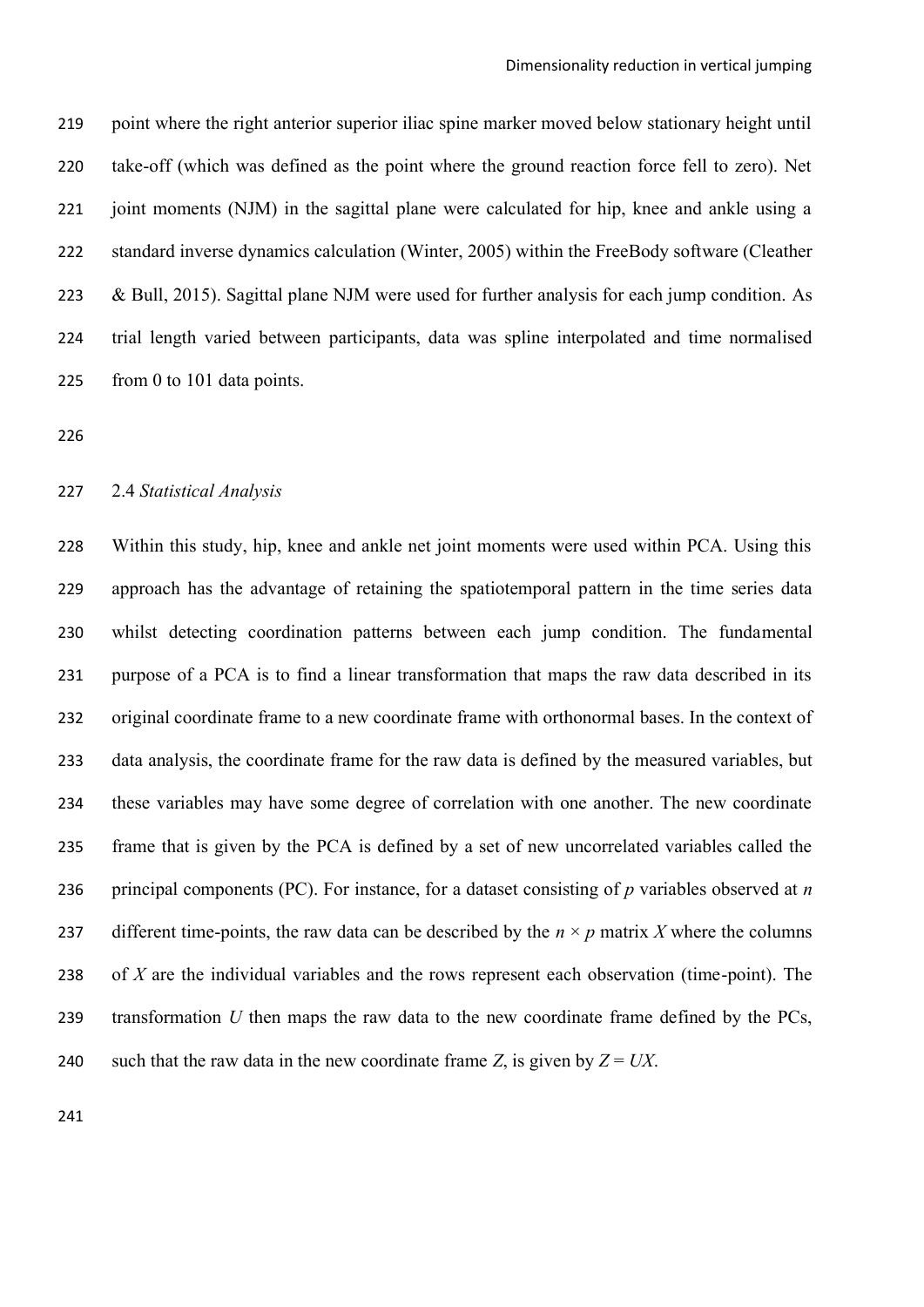242 PCA output produces a matrix with each column representing the coefficients of a PC, these are ordered based on the amount of variance explained. In this study, the PC score waveforms represented the time series of values for each PC, determined by multiplying the raw data matrix by the coefficients matrix. The score waveforms therefore show the temporal evolution of the PCs and can highlight differences, and similarities, in the dynamics of the movements.

 Prior to running the PCA, all data was normalised to the peak hip joint moment of each trial (Joliffe & Cadima, 2016). Seven PCA were performed to analyse differences between conditions and these are outlined in Table 1. PCA were performed in Matlab (The MathWorks, Inc., M A, version 2017a) using the *pca* function.

- \*\*\*Table 1 here\*\*\*
- 

 A linear mixed model was used to compare PC coefficient values between the three jumping conditions, hip flexed, no knee bend and plantar flexed. Participants were included as random factors as not all the same participants completed each jump condition. Bonferroni post hoc tests were performed to examine any statistically significant main effects. Statistical analysis 259 was conducted in SPSS (IBM SPSS Statistics 24). The alpha level was set at  $p < 0.05$ .

### **Results**

 Analysis from PCAa showed four PCs were required to retain over 90% of the information within the dataset (Table 2). When combining all data for each jump condition separately (PCAc), three PCs were required to explain over 90% of the variance within the data set for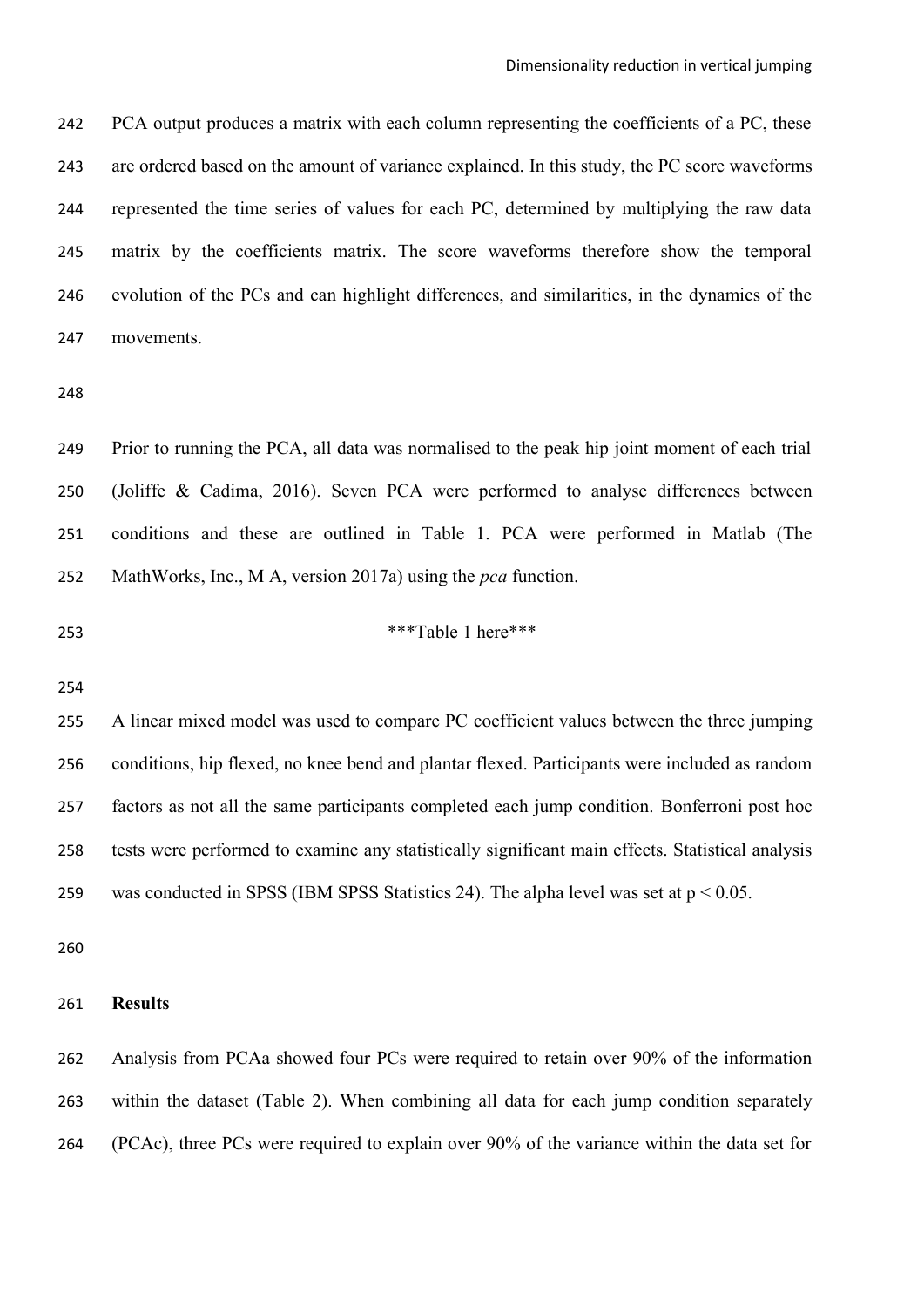the hip-flexed and no knee bend conditions, whereas five PCs were required for the plantar-flexed condition (Table 2).

# \*\*\*Table 2 here\*\*\*

 Figure 2 presents PC1, 2 and 3 waveforms for each jump condition and the loading factors for each joint in each jump condition from PC1, 2 and 3. Data within this figure is from PCAc.

271 \*\*\*Figure 2 here\*\*\*

 A multilevel model was conducted to compare PC1, 2 and 3 loadings from data obtained in PCAj. Analysis of PC1 loadings showed there was a significant interaction between jumps 274 and joints (F  $(4, 153.807) = 7.891$ ,  $p = 0.000$ ). PC1 loading for the hip during the plantar flexed jump was significantly higher than the hip flexed condition. Likewise, PC1 loading was significantly higher in the no knee bend condition compared to the hip flexed condition and plantar flexed condition for the ankle (Figure 3, A). No significant differences were observed for PC2 loadings (Figure 3, B). Analysis from PC3 loading values showed there 279 was a significant interaction between jumps and joints  $(F (4, 158.399) = 2.928, p = 0.023)$ , with a greater loading observed at the knee in the plantar flexed condition, compared to the no knee bend condition and a significantly smaller loading in the no knee bend condition compared to the hip flexed condition (Figure 3, C).

 Figure 3 and Table 3 show results from PCAj. For each PCA of this type only three PCs were retained.

\*\*\*Figure 3 here\*\*\*

\*\*\*Table 3 here\*\*\*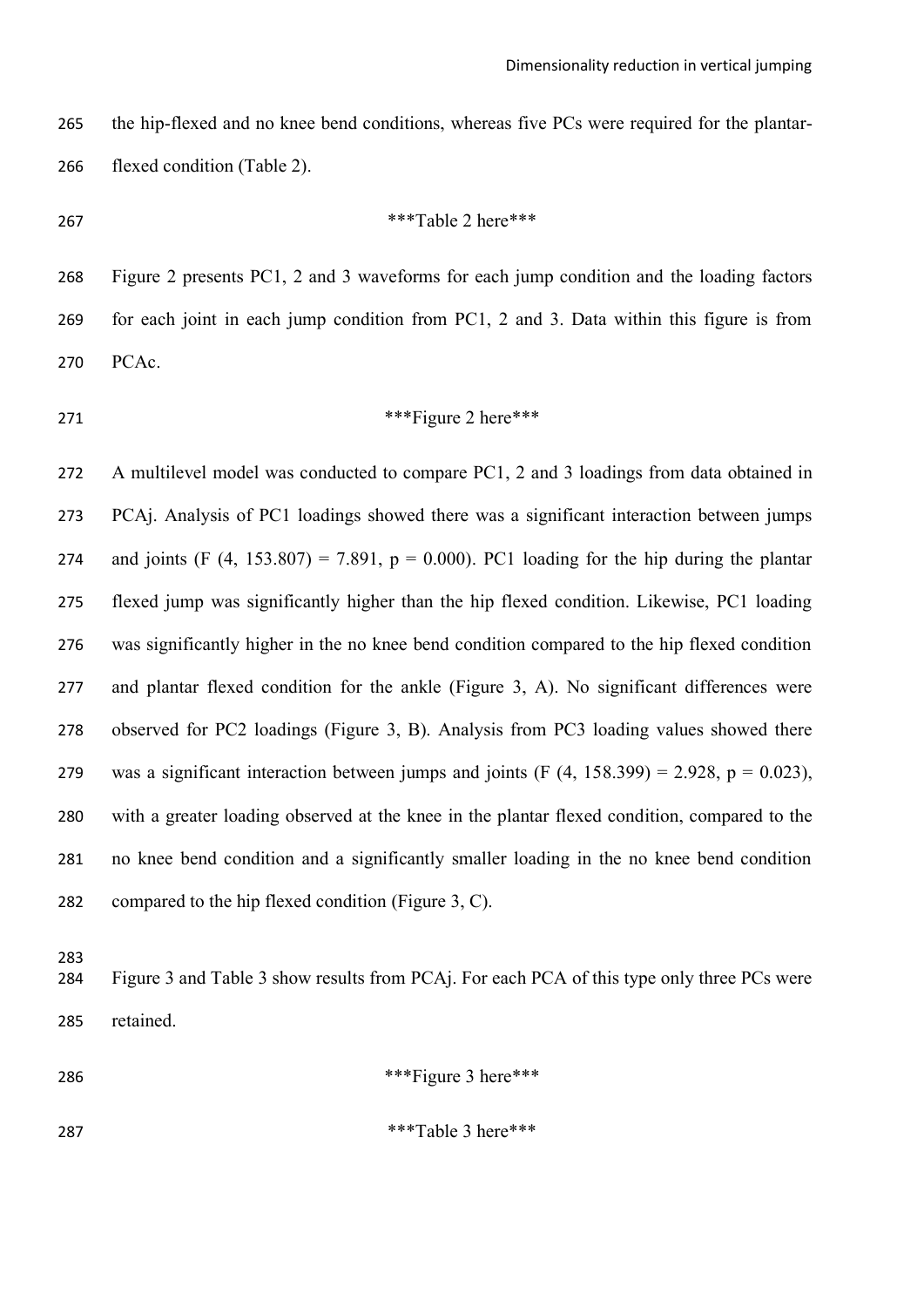Average net joint moments for each jump condition across joints are presented in Figure 4.

The data has been flipped for easier visualisation of the waveforms.

\*\*\*Figure 4 here\*\*\*

### **Discussion**

 The aim of the current study was to understand motor control strategies employed in vertical jumps under different task constraints and to determine the control of the functional DOF within each task. Specifically, participants completed vertical jumps with a constraint applied to either the hip, knee or ankle joint. Consistent with our first hypothesis, we found similarities in motor patterns between all conditions as assessed through comparing PC score waveforms. We also hypothesised that a reduction in the dimension of the DOF would occur for each condition, but this would be specific to the demands of the given task. The results were consistent with this hypothesis, as evidenced by only four PCs required to describe the hip, knee and ankle joint moment data within the hip flexed and no knee bend conditions, in comparison to six PCs required with the plantar flexed condition, demonstrating the increased complexity of the system. The data also showed slight differences in variation at the proximal and distal joints, with a proximal to distal decrease in variability occurring for hip flexed and no knee bend conditions. The plantar flexed condition was again different with the least variation occurring at the knee joint.

 The results reported here show that the dimensionality of jumping with added constraints can be reduced to only a few functional DOF. Within each PCA performed (PCAa, PCAc, PCAj, PCAcj) a maximum of six PCs and a minimum of three PCs were retained. This reduction in dimensionality of complex coordinated movements has been shown in other tasks such as walking (Mah, Huliger, Lee & O'Callaghan, 1994), catching (Bockemühl, Troje & Durr,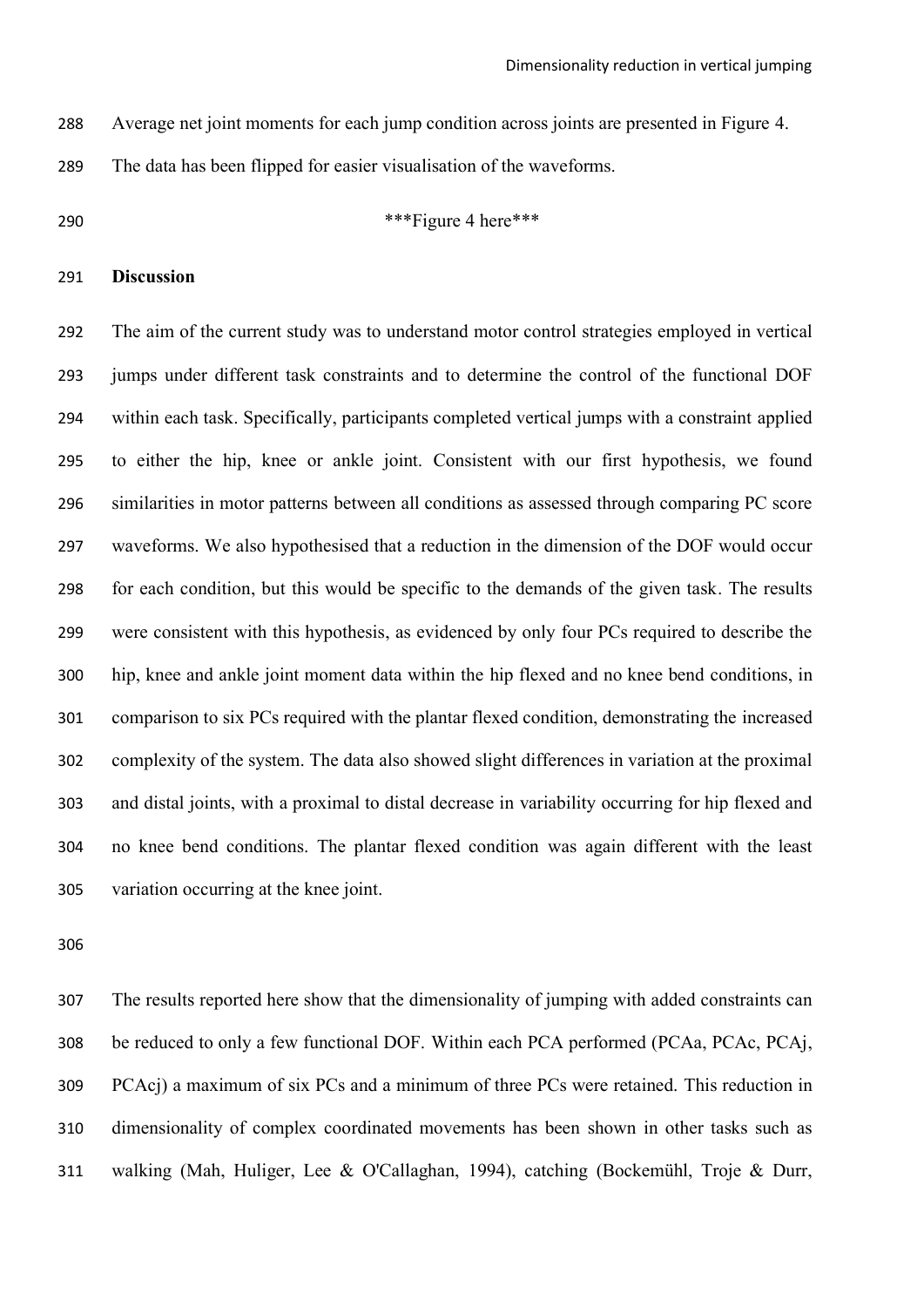2010), pointing (Lee, Corcos, Shemmell, Leurgans, & Hasan, 2008) and jumping (Cushion et al., 2019). In previous work using a jumping task, a maximum of three PCs were required to describe all joint moment waveforms when jumping under constrained (no arm swing) and unconstrained (use of arm swing) conditions (Cushion et al., 2019). Despite the different constraints applied in the current study and those employed by Cushion et al. (2019) it can be argued there is similarity in the underlying movement patterns required to perform jumping tasks, based on the similarity in the temporal shape of the PC score waveforms for each jump condition. This should be considered with some caution, however, as quantifying the mechanics of movement from statistical data can be challenging (Cushion et al., 2019; O'Connor & Bottum, 2009).

 In contrast to previous studies comparing movements with added constraints (Lee, Roan & Smith, 2009), the dimensionality reduction in the current study was not the same for each condition. The hip, knee and ankle joint moment waveforms could be captured with three PCs for the hip flexed and no knee bend conditions, albeit with slight differences in the variance accounted for by each PC. In contrast, the requirement to jump starting in a plantar flexed position increased the number of PCs required to describe the dataset to five PCs. It is possible that the different movement requirement of this task, with the use of an arm swing and the additional balance requirement, increased the need for the additional PCs. It has previously been demonstrated that increasing task demand/difficulty increases the amount of 332 PCs required, possibly due to the need to explore more movement options (Federolf, Roos & Nigg, 2013; Nordin & Dufek, 2016).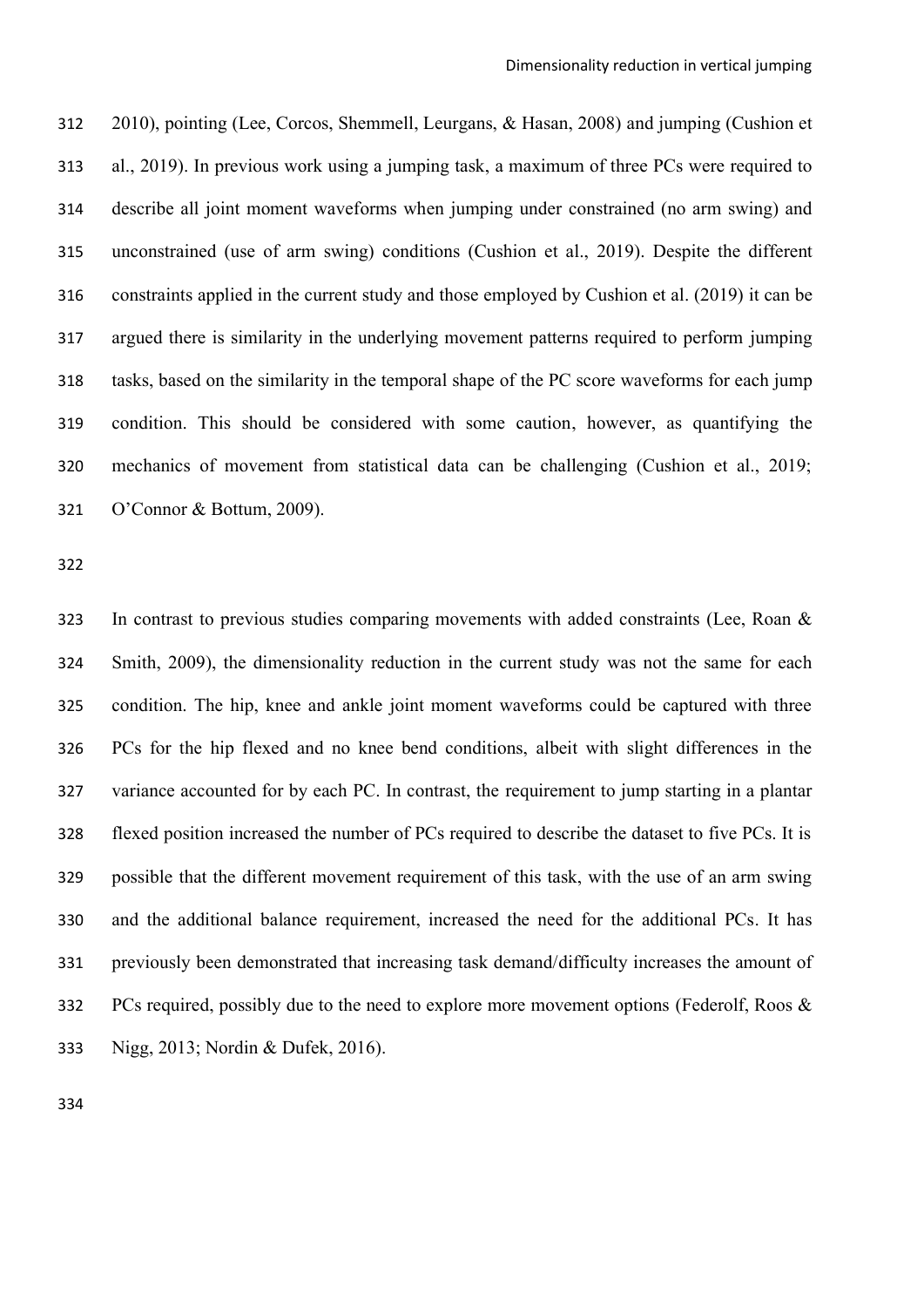Despite some differences in the reduction in dimensionality between tasks, qualitatively, there is similarity in the pattern of waveforms within each condition. This can be observed in Figures 2 and 3 where comparisons of the temporal shape of PC waveforms are made across each jump condition and between each joint. Whilst the shape of the waveforms are similar, the information within each PC varies as evidenced when examining PC loadings. PC loadings provide detail of how much specific variables are weighted on each PC. For instance, based on the results from PCAj, a significant difference in loadings was observed in PC1 at the hip between the plantar flexed condition and hip flexed condition, as well as at the ankle between the plantar flexed and no knee bend condition and hip flexed and no knee bend condition. Furthermore, this is evidenced when considering the loadings between each condition from PCAc. For the plantar flexed condition, the hip and knee moments are almost entirely described by PC1, there is very little contribution of the PC2 or PC3 to the hip and knee moments. In contrast, the ankle within this condition is described by a combination of PC1, PC2 and PC3. This would indicate a coupling between the hip and knee, such that they move in phase with each other, as is also demonstrated with peak hip and knee joint moments occurring at similar time points (Figure 4). This coupling and loading pattern were not as clearly observed for the other two conditions. Specifically, within the hip flexed condition, we can observe similarity in waveforms for the hip and knee moments, but as observed in Figure 4, the peaks show a proximal to distal pattern. Here, it is the combination of PC2 that shifts the peak of PC1 to give the hip moment. Whereas, in the no knee bend condition, again we observe similar peaks for the hip and knee joint moment, however the wavelength for the hip is much larger. Here it is the combination of PC3 and PC1 that is important. The relative weight of PC3 on the hip increases the wavelength of PC1 to produce the hip moment. This difference in the relative weighting of each variable to each PC, changes the timing or the wavelength for each joint moment. These observed differences in the motor strategies for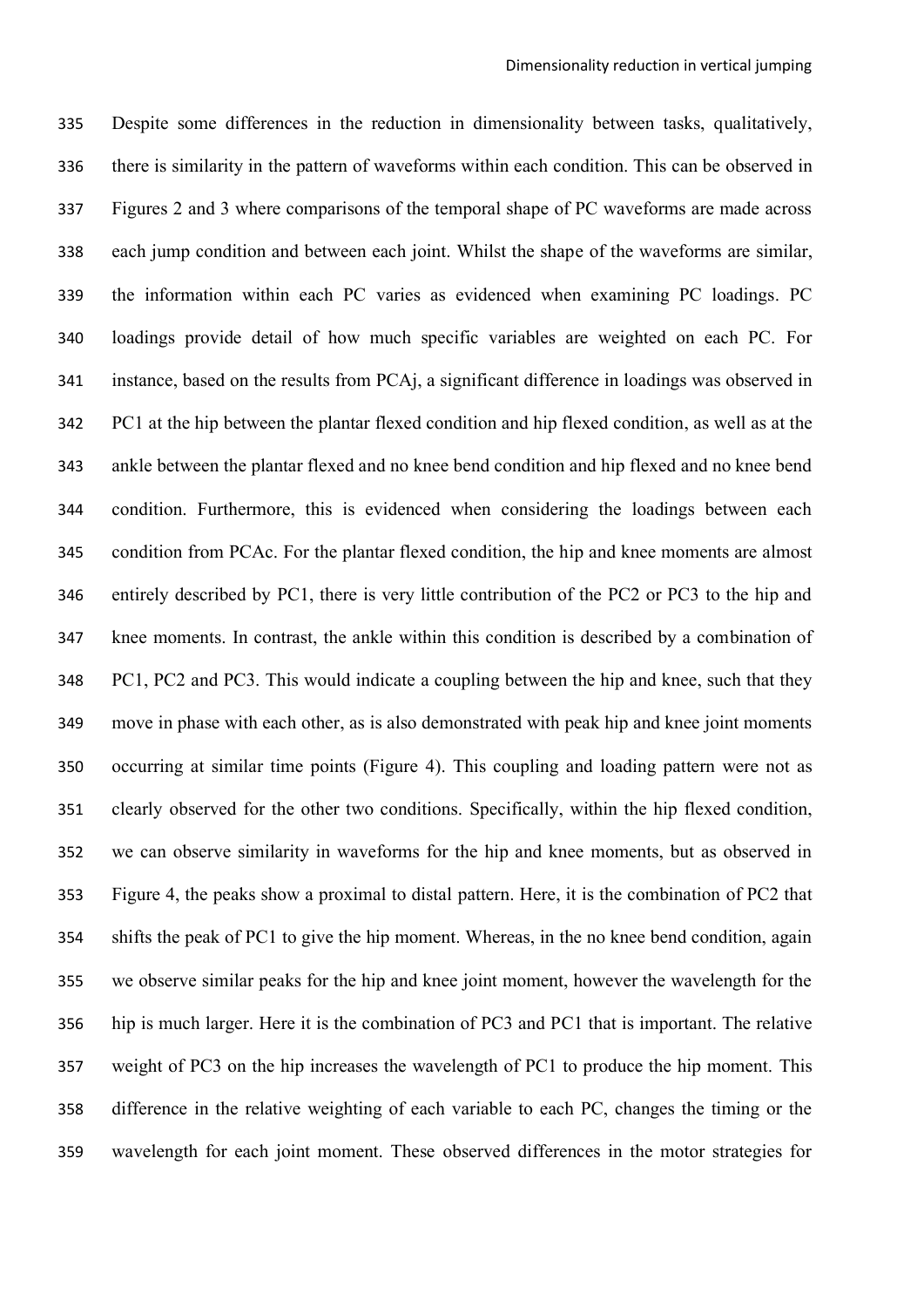each condition would lend support to the concept of motor equivalence, where the same movement outcome can be achieved under varying conditions (jump conditions in this study) and limb control strategies (joint moment production in this study). The outcome of the current tasks was to raise the centre of mass as high off the ground as possible, but this was achieved uniquely for each condition. The concept of motor equivalence is similarly supported within the literature (see Mattos, Kuhl, Scholz & Latash, 2013; Verrel et al., 2013).

 It is also important to consider the variation (differences in the number of PCs required to describe over 90% of the dataset) for each PCA performed. Within PCAa there are many sources of variation, including individuals, trials, joint moments and jump conditions, but this dataset could be reduced to only four PCs. In contrast, the impact of variance coming from jump conditions was removed in PCAc, resulting in a reduction in PCs required for the hip flexed and no knee bend conditions, but an increase in PCs for the plantar flexed condition. It is therefore likely that the fourth PC required in PCAa captures the variation within the plantar flexed condition. When performing PCAa without the plantar flexed condition only three PCs were retained, supporting our proposal that increased variation from the plantar flexed condition causes an increase in the amount of PCs required to capture the information within the dataset. In PCAj, sources of variation came from individuals, trials and jumps, removing variance from joint moments, which resulted in only three PCs being retained for each condition. When joint moment variance was removed in PCAj the number of PCs describing all conditions reduced to three, and so it is therefore likely the PCs within the current study partly describe variance in the joint moments between each jump condition. In the previous research by Cushion et al. (2019), it was also postulated the PCs described variation in the joint moments. Furthermore, it is likely the PCs also describe the individual variation, given there was no reduction in PCs below three when joint moment variance was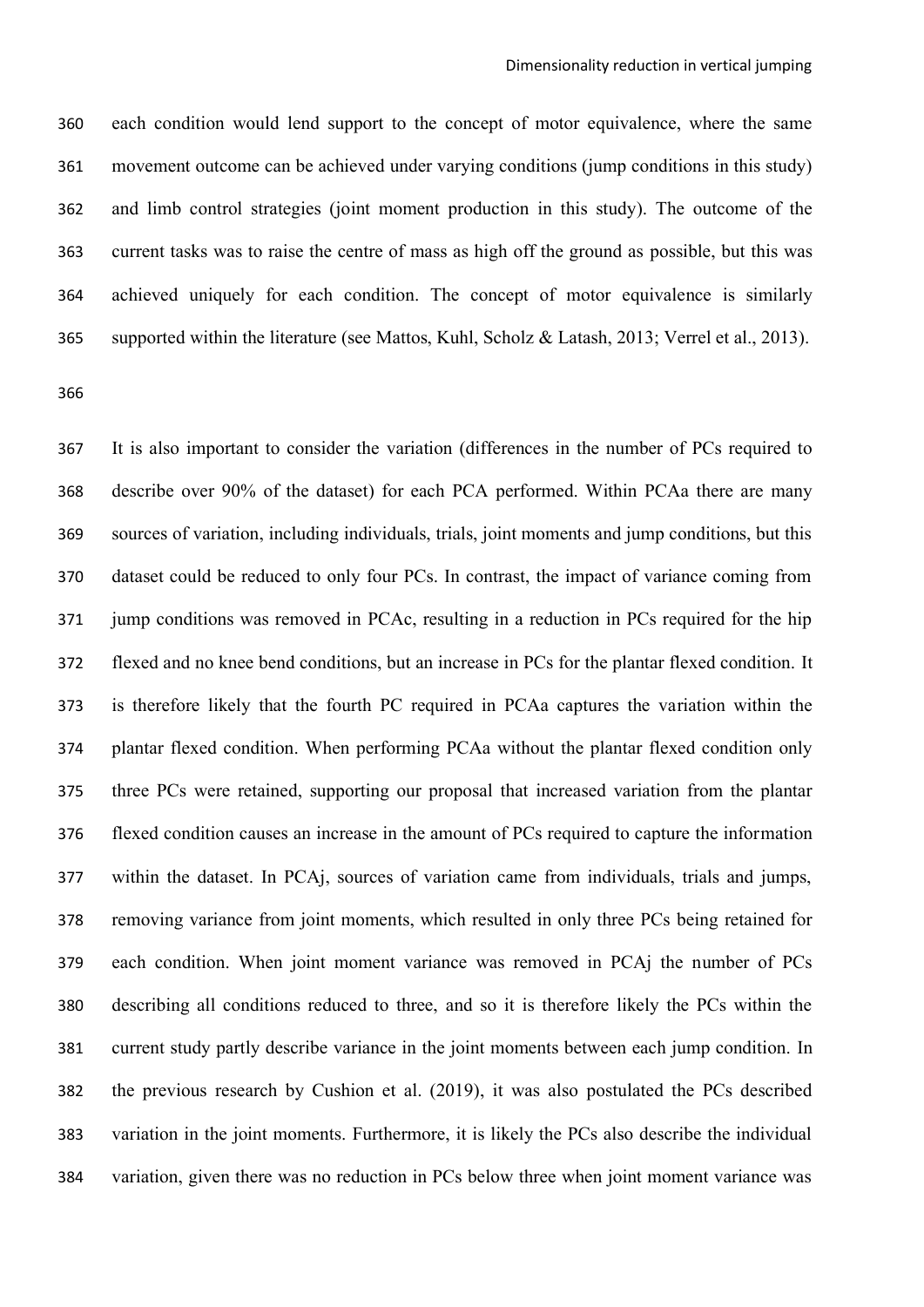removed in PCAj. This can also be shown within PCAcj analysis. Here, variance is derived from individuals and trials. Given six PCs were required for the hip joint within the plantar flexed condition, it would suggest there is variation within individuals performing this task.

 The control of proximal and distal segments may be impacted by constraints on the system such that changes in movement strategies occur in order to satisfy the task goal (Salmond et al., 2017; Nguyen & Dingwell, 2012; Huffenus, et al., 2006). In the current study a proximal to distal reduction in variability was observed for the hip flexed and no knee bend conditions, however this trend was not observed in the plantar flexed condition. Regardless of the jump condition, the greatest variability occurred at the hip, but there were condition specific differences in the proportion of variance explained by the first principal component. This suggests that applying a constraint proximally or distally differentially affects the motor control strategy adopted. The plantar flexed condition did not follow the same proximal to distal reduction in variability and it may be that the additional requirement for balance within this task meant participants had to explore movement options at the distal joint in order to satisfy the requirement to maintain balance (Federolf, et al., 2013). It is likely the specific task requirements contribute to the control of proximal and distal joints rather than there 402 being one inherent control strategy (Vaillancourt & Newell, 2002).

 In the present study the focus of analysis was on the first three PCs, however there is evidence to suggest intermediate and higher order PCs reveal further differences between conditions or individuals, which would not have been apparent with only an analysis of lower order PCs (Daffertshofer, et al., 2004; Lamoth, Daffertshofer, Meijer, & Beek, 2006; Maurer, von Tscharner, Samsom, Baltich, & Nigg, 2013; Phinyomark et al., 2015). Therefore, future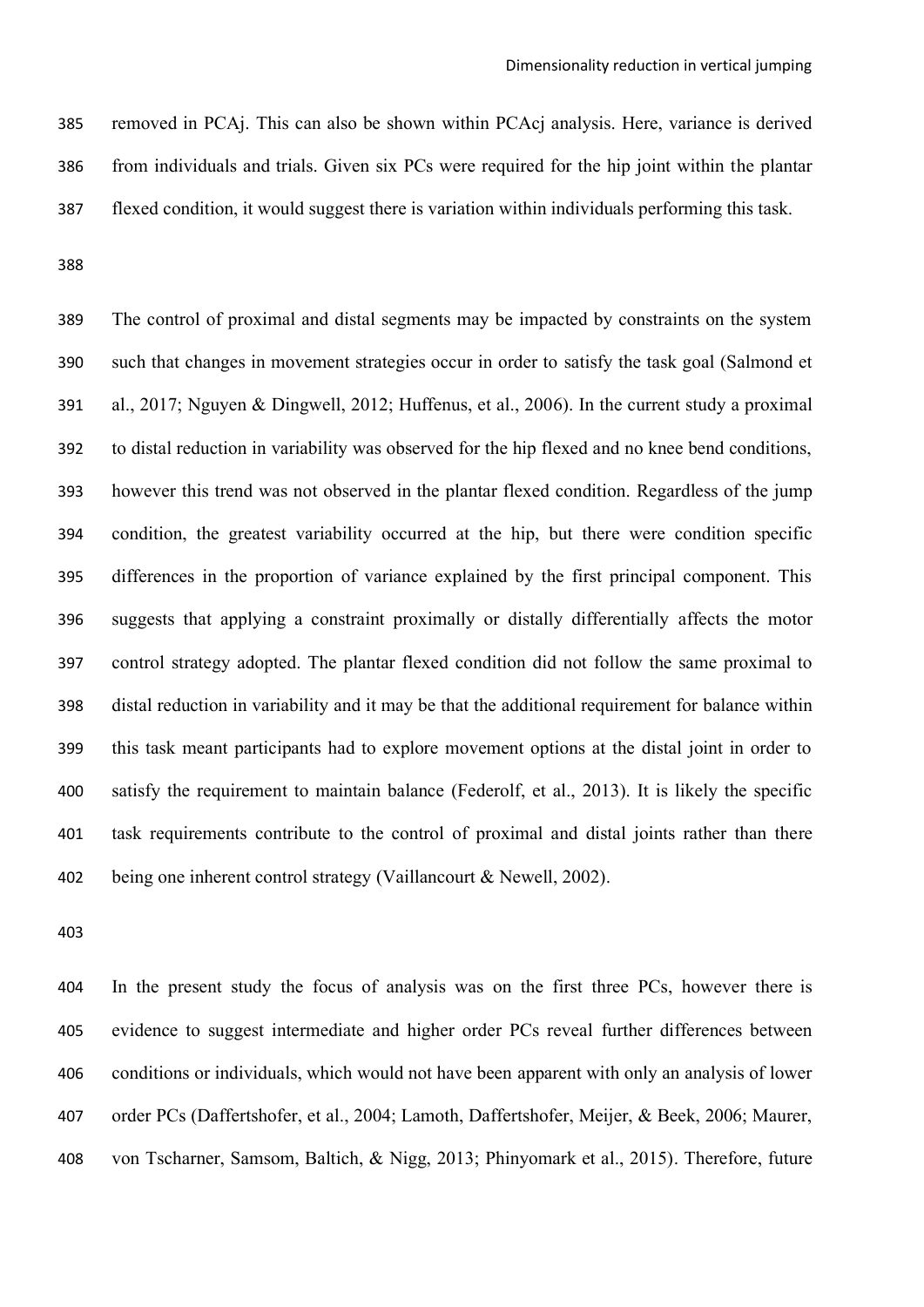analyses should seek to determine if higher order PCs when jumping with constraints can reveal further detail into the control process of these tasks. Equally, the analyses performed in 411 the current study were focused on assessing movement within one session. There is evidence to suggest that the dimensionality of movement changes with subsequent practice of a task (Majed, Heugas, & Siegler, 2017; Newell & Vaillancourt, 2001). Given that the results reported in this study showed the plantar flexed condition required the greatest number of PCs, it would be interesting for researchers to investigate how this might change over the course of practice and if the dimensionality of this movement may be further reduced.

#### **Conclusion**

 This study has highlighted the system's ability to adapt to constraints in a multi-joint task. Despite constraints being applied at each lower limb joint, there were both similarities and differences in the motor control strategies employed to realise the task goal. The dimensionality of each movement was similarly reduced for hip flexed and no knee bend conditions, with a lesser reduction occurring for the plantar flexed condition, suggesting greater complexity within the system when this constraint was added. Equally, the temporal pattern of movement production share resemblances across each condition. In contrast, differences were observed in loadings between conditions, suggesting the utilisation of each joint differed in each condition to ensure the task was performed. Interestingly it was the constraint applied at the ankle which stood out as showing the greatest difference in strategy, with the largest variation in the movement and lack of a clear proximal to distal reduction in variability. With the added balance requirement of this task, it is likely the task demands constrain how the system controls the many DOF. Collectively the findings reported in this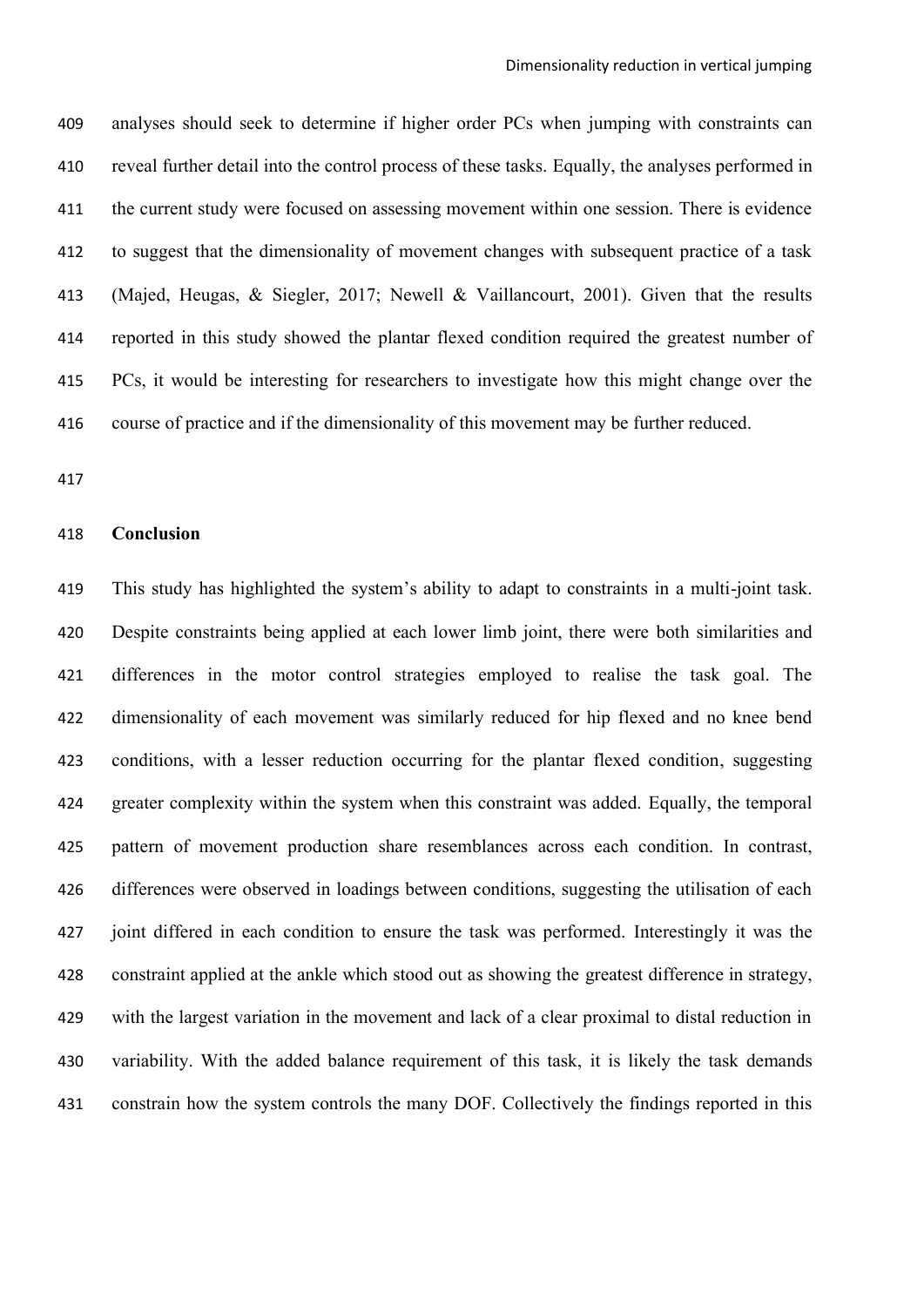- study support the notion that the CNS utilises redundancy within the motor system to carry
- out specific tasks under differing constraints.

| 434 |  |  |  |
|-----|--|--|--|
| 435 |  |  |  |
| 436 |  |  |  |
| 437 |  |  |  |
| 438 |  |  |  |
| 439 |  |  |  |
| 440 |  |  |  |
| 441 |  |  |  |
| 442 |  |  |  |
| 443 |  |  |  |
| 444 |  |  |  |
| 445 |  |  |  |
| 446 |  |  |  |
| 447 |  |  |  |
| 448 |  |  |  |
| 449 |  |  |  |
| 450 |  |  |  |
|     |  |  |  |

**Word Count:** 4827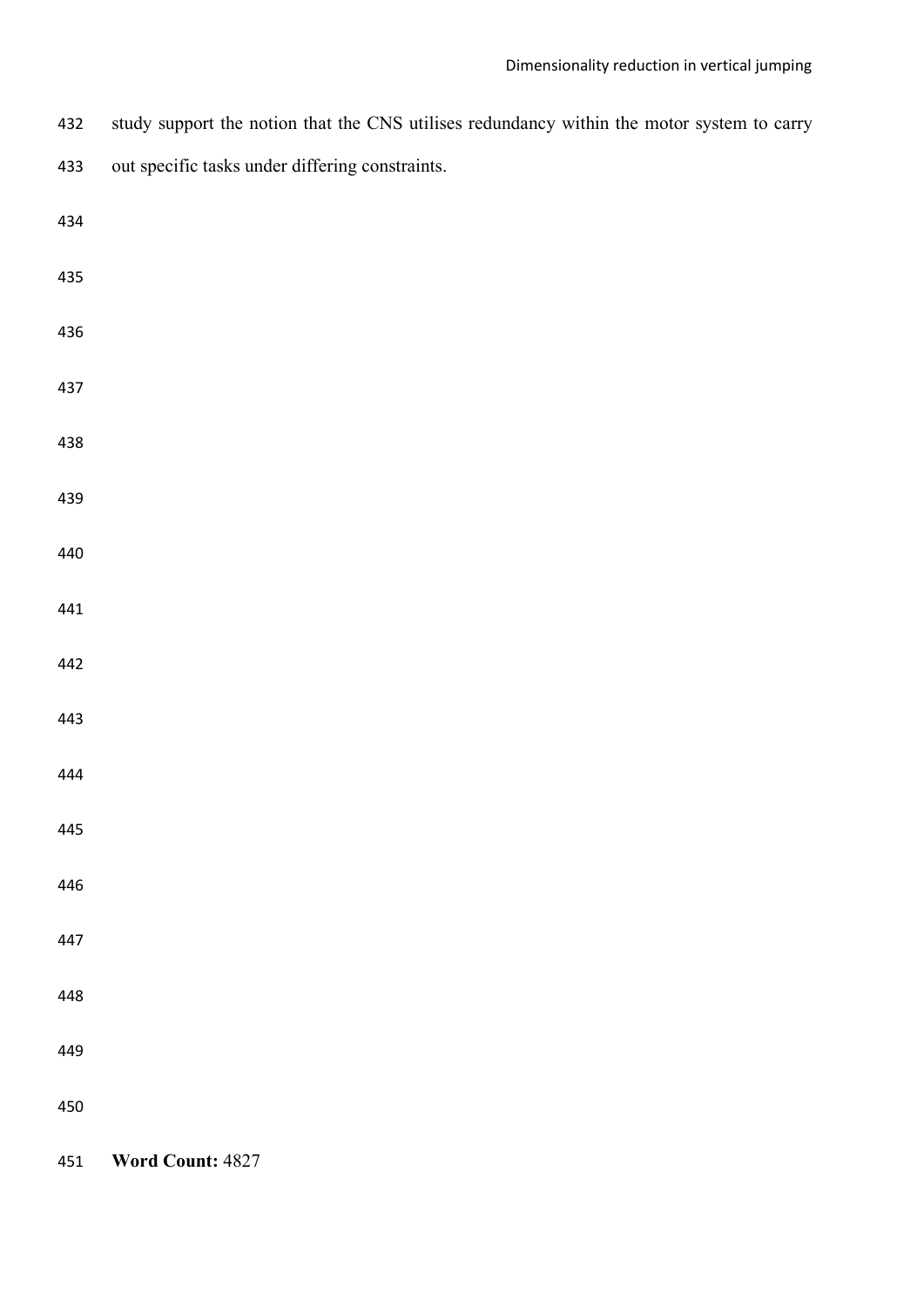### **References**

| 453 | Averta, G., Santina, C.D., Battalia, E., Felici, F., Bianchi, M., & Bicchi, A. (2017). Unvealing |
|-----|--------------------------------------------------------------------------------------------------|
| 454 | the principal modes of human upper limb movements. <i>Frontiers in Robotics and AI</i> ,         |
| 455 | $4(37)$ , 1-12. https://doi.org/10.3389/frobt.2017.00037.                                        |

Bockemühl, T., Troje, N.F., & Dürr, V. (2010). Inter-joint coupling and joint angle synergies

 of human catching movements. *Human Movement Science, 29*(1), 73-93. [https://doi.org/10.1016/j.humov.2009.03.003.](https://doi.org/10.1016/j.humov.2009.03.003)

- Cleather, D. J., & Bull, A.M. J. (2015). The development of a segment-based musculoskeletal mdoel of the lower limb: introducing FreeBody. *Royal Society Open Science, 2*(6),
- 1404-49. [https://doi.org/10.1098/rsos.140449.](https://doi.org/10.1098/rsos.140449)
- Cleather, D. J., Goodwin, J. E., & Bull, A. M. J. (2013). Inter-segmental moment analysis characterises the partial correspondence of jumping and jerking. *Journal of Strength and Conditioning Research,* 27, 89-100. doi[:10.1519/JSC.0b013e31825037ee.](https://dx.doi.org/10.1519%2FJSC.0b013e31825037ee)
- Cushion, E.J., Warmenhoven, J., North, J.S. & Cleather, D.J. (2019). Principal component analysis reveals the proximal to distal pattern in vertical jumping is governed by two
- functional degrees of freedom. *Frontiers in Bioengineering and Biotechnology,*
- *7*(193), 1-11. [https://doi.org/10.3389/fbioe.2019.00193.](https://doi.org/10.3389/fbioe.2019.00193)
- Daffertshofer, A., Lamoth, C.J. Meijer, O.G., & Beek, P.J. (2004). PCA in studying
- coordination and variability: a tutorial. *Clinical Biomechanics, 19*(4), 415-428. [https://doi.org/10/1016/j.clinbiomech.2004.01.005.](https://doi.org/10/1016/j.clinbiomech.2004.01.005)
- De Graaf, J.B., Bobbert, M.F., Tetteroo, W.E., & van Ingen Schenau, G.J. (1987).
- Mechanical output about the ankle in countermovement jumps and jumps with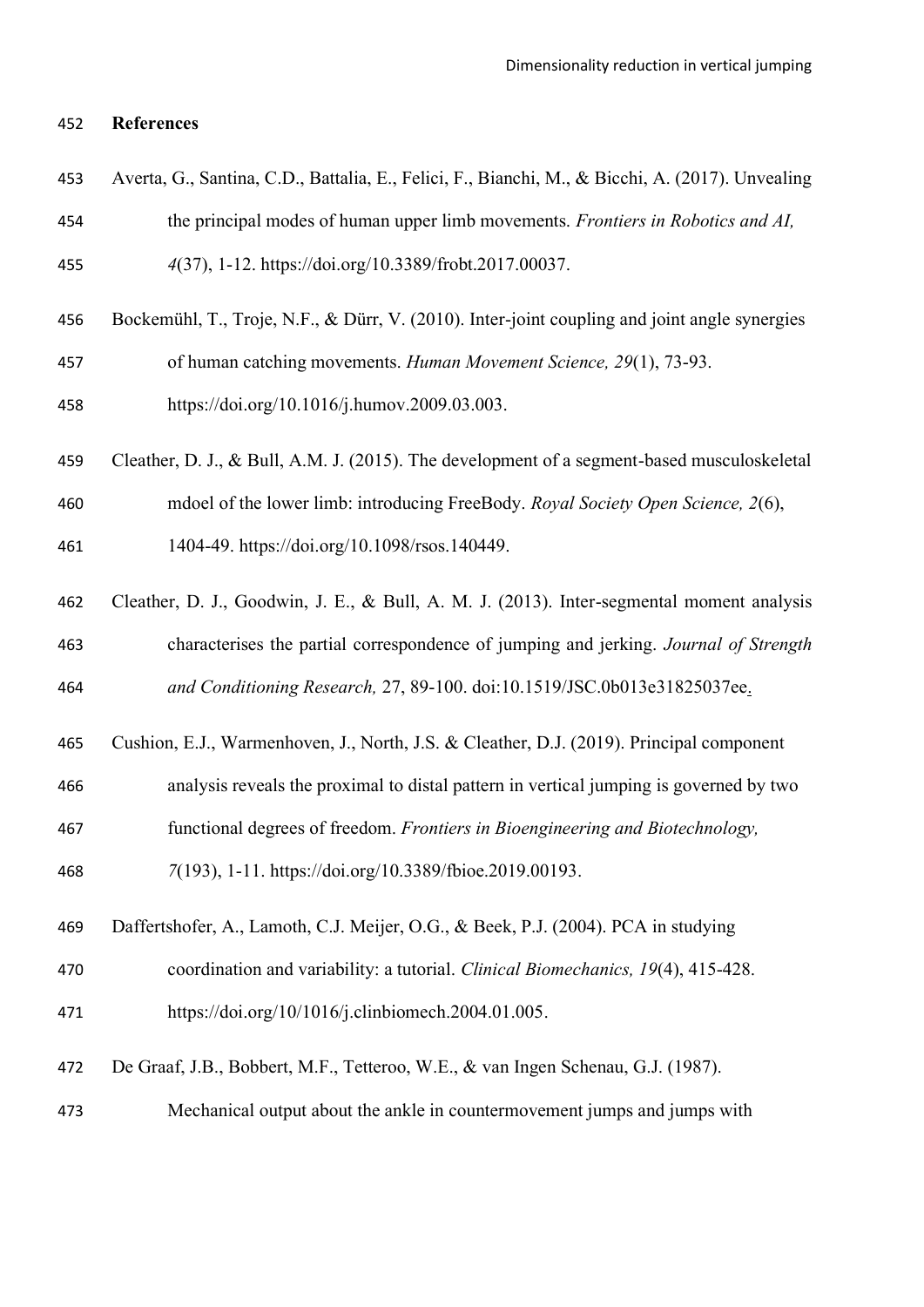extended knee. *Human Movement Science, 6*(4), 333-347.

- [https://doi.org/10.1016/0167-9457\(87\)90003-0.](https://doi.org/10.1016/0167-9457(87)90003-0)
- Deluzio, K. J., & Astephen, J. L. (2007). Biomechanical features of gait waveform data associated with knee osteoarthritis. An application of principal component analysis.
- *Gait and Posture*, *25*(1), 86–93. [https://doi.org/10.1016/j.gaitpost.2006.01.007.](https://doi.org/10.1016/j.gaitpost.2006.01.007)
- Dounskaia, N., & Wang, W. (2014). A preferred pattern of joint coordination during arm movements with redundant degrees of freedom. *Journal of Neurophysiology, 112*(5), 1040-1053. [https://doi.org/10.1152/jn.00082.2014.](https://doi.org/10.1152/jn.00082.2014)
- Eriksen, A.D., Loras, H., Pedersen, A.V., & Sigmundsson, H. (2018). Proximal-distal motor
- control in skilled drummers: the effect on tapping frequency of mechanically
- constraining joints of the arms in skilled drummers and unskilled controls. *SAGE*

*Open, 8*(3), 1-9. [https://doi.org/10.1177/2158244018791220.](https://doi.org/10.1177/2158244018791220)

- Federolf, P., Roos, L., & Nigg, B.M. (2013). Analysis of the multi-segmental postural
- movement strategies utilized in bipedal, tandem and one leg stance as quantified by a
- principal component decomposition of marker coordinates. *Journal of Biomechanics,*

*46*(15), 2626-2633. [https://doi.org/10.1016/j.neulet.2007.05.051.](https://doi.org/10.1016/j.neulet.2007.05.051)

- Furuya, S., & Kinoshita, H. (2007). Roles of proximal to distal sequential organization of the upper limb segments in striking the keys by expert piansits. *Neuroscience Letters,*
- *421*(3), 264-269.<https://doi.org/10.1016/j.neulet.2007.05.051>
- Furuya, S., Nakamura, A., & Nagata, N. (2014). Extraction of practice dependent and practice independent finger movement patterns. *Neuroscience Letters, 577*(8), 38-44.
- [https://doi.org/10.1016/j.neulet.2014.06.012.](https://doi.org/10.1016/j.neulet.2014.06.012)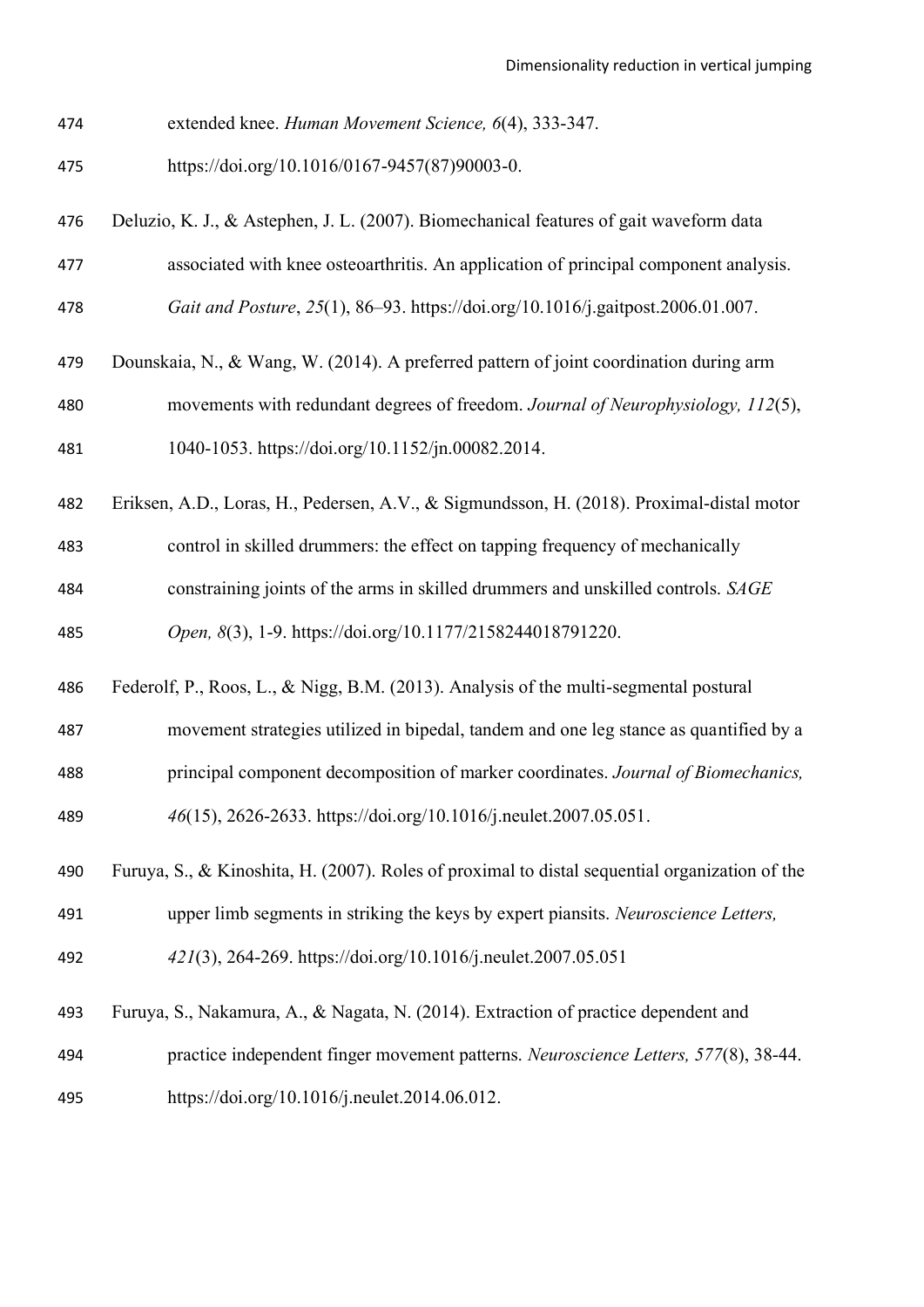- Hong, S.L. & Newell, K.M. (2006a). Change in the organisation of degrees of freedom with learning. *Journal of Motor Behavior, 38*(2), 88-100.
- [https://doi.org/10.3200/JMBR.38.2.88-100.](https://doi.org/10.3200/JMBR.38.2.88-100)
- Hong, S. L., & Newell, K.M. (2006b). Practice effects on local and global dynamics of the ski simulator task. *Experimental Brain Research, 169*(3), 350-360.
- [https://doi.org/10.1007/s00221-005-0145-4.](https://doi.org/10.1007/s00221-005-0145-4)
- Huffenus, A.F., Amarantini, D., & Forestier, N. (2006). Effects of distal and proximal arm muscles fatigue on multi-joint movement organization. *Experimental Brain Research, 170*(4), 438-447. [https://doi.org/10.1007/s00221-005-0227-3.](https://doi.org/10.1007/s00221-005-0227-3)
- Konczak, J., Velden, H., & Jaeger, L. (2009). Learning to play the violin: Motor control by freezing, not freeing degrees of freedom. *Journal of Motor Behavior, 41*(3), 243-252. [https://doi.org/10.3200/JMBR.41.3.243-252.](https://doi.org/10.3200/JMBR.41.3.243-252)
- Lamoth, C.J., Daffertshofer, A., Meijer, O.G. & Beek, P.J. (2006). How do persons with chronic low back pain speed up and slow down?: Trunk-pelvis coordination and
- lumbar erector spinae activity during gait. *Gait & Posture, 23*(2), 230-239.
- [https://doi.org/10.1016/j.gaitpost.2005.02.006.](https://doi.org/10.1016/j.gaitpost.2005.02.006)
- Latash, M. L., Scholz, J. P., & Schöner, G. (2007). Toward a New Theory of Motor Synergies. *Motor Control*, *11*(3), 276–308. [https://doi.org/10.1123/mcj.11.3.276.](https://doi.org/10.1123/mcj.11.3.276)
- Lee, D., Corcos, D. M., Shemmell, J., Leurgans, S., & Hasan, Z. (2008). Resolving kinematic
- redundancy in target reaching movements with and without external constraint.
- *Experimental Brain Research, 191*(1), 67-81. [https://doi.org/10.1007/s00221-008-](https://doi.org/10.1007/s00221-008-1498-2)
- [1498-2.](https://doi.org/10.1007/s00221-008-1498-2)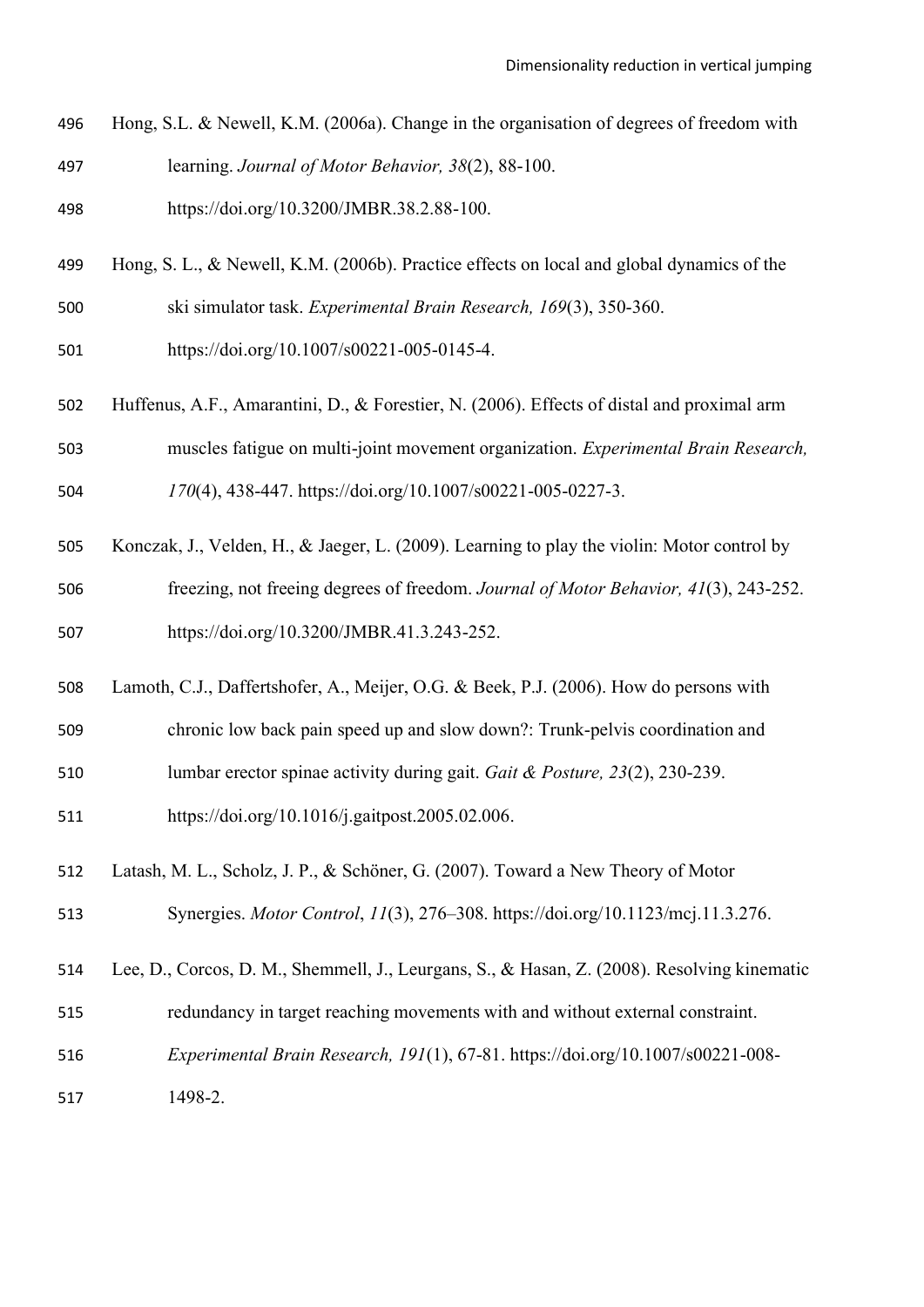| 518 | Lee, M., Roan, M., & Smith, B. (2009). An application of principal component analysis for   |
|-----|---------------------------------------------------------------------------------------------|
| 519 | lower body kinematics between loaded and unloaded walking. Journal of                       |
| 520 | Biomechanics, 42(14), 2226-2230. https://doi.org/10.1016/j.jbiomech.2009.06.052             |
| 521 | Mah, C. D., Hulliger, M., Lee, R.G., & O'Callaghan, I.S. (1994). Quantitative analysis of   |
| 522 | human movement synergies: constructive pattern analysis for gait. Journal of Motor          |
| 523 | Behavior, 26(2), 83-102. https://doi.org/10.1080/00222895.1994.9941664.                     |
| 524 | Majed, L., Heugas, A.M., & Siefler, I.A. (2017). Changes in movement organisation and       |
| 525 | control strategies when learning a biomechanically constrained gait pattern,                |
| 526 | racewalking: a PCA study. Experimental Brain Research, 235(3), 931-940.                     |
| 527 | https://doi.org/10.1007/s00221-016-4853-8.                                                  |
| 528 | Mattos, D., Kuhl, J., Scholz, J.P. & Latash, M.L. (2013). Motor equivalence (ME) during     |
| 529 | reaching: is ME observable at the muscle level? Motor Control, 17(2), 145-175.              |
| 530 | https://doi.org/10.1123/mcj.17.2.145.                                                       |
| 531 | Maurer, C., von Tscharner, V., Samsom, M., Baltich, J., & Nigg, B. M. (2013). Extraction of |
| 532 | basic movement from whole-body movement, based on gait variability. Physiological           |
| 533 | Reports, 1(3). https://doi.org/10.1002/phy2.49.                                             |
| 534 | Nazifi, M.M., Yoon, H.U., Beschorner, K., & Hur, P. (2017). Shared and task specific muscle |
| 535 | sunergies during normal walking and slipping. Frontier in Human Neuroscience,               |
| 536 | 11(40), 1-14. https://doi.org/10.3389/fnhum.2017.00040.                                     |
| 537 | Newell, K.M., Broderick, M. P., Deutsch, K.M., & Slifkin, A. B. (2003). Task goals and      |
| 538 | change in dynamical degrees of freedom with motor learning. Journal of                      |
| 539 | Experimental Psychology: Human Perception and Performance, 29(2), 379-387.                  |
| 540 | https://doi.org/10.1037/0096-1523.29.2.379.                                                 |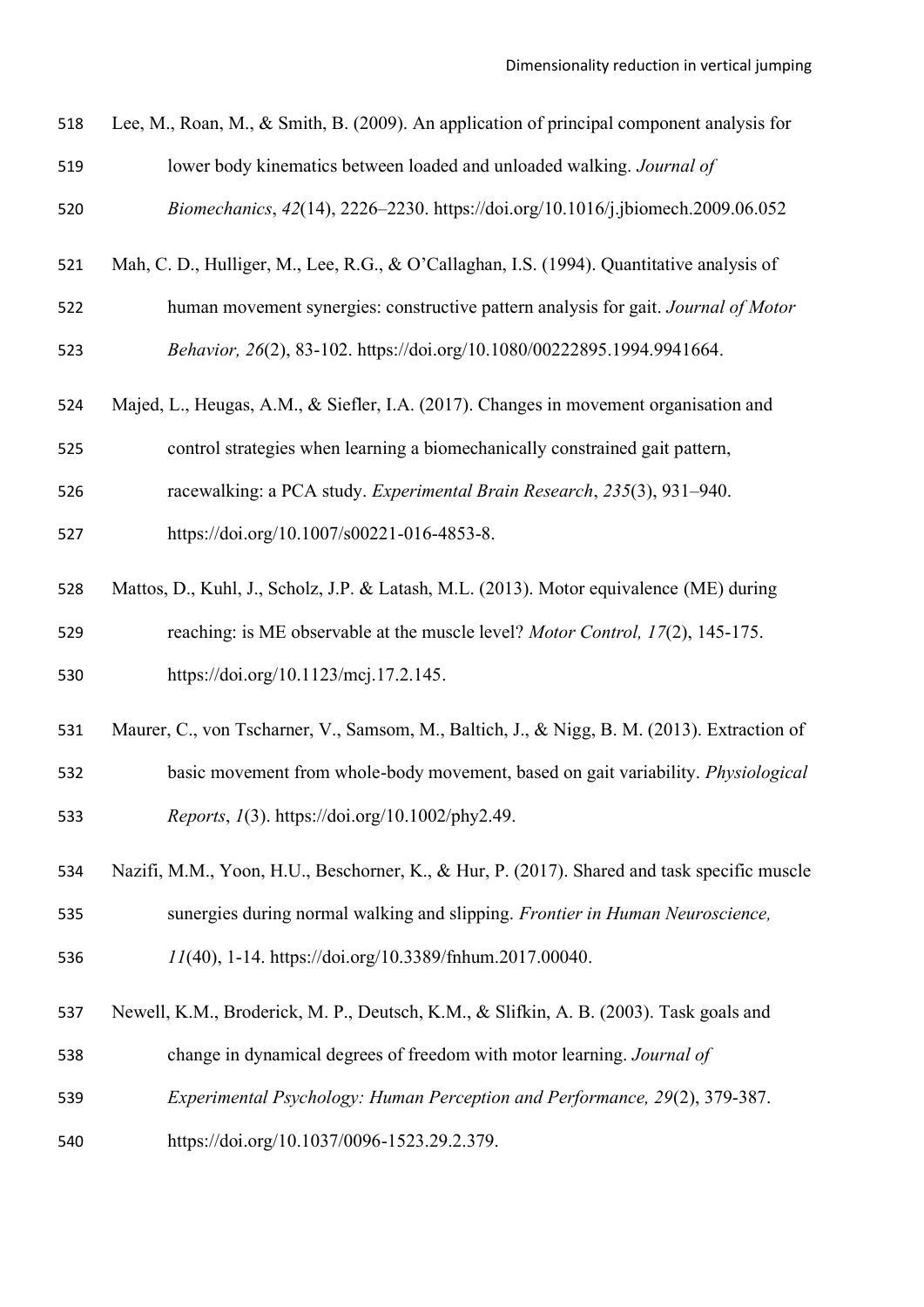- Newell, K. M., & Vaillancourt, D. E. (2001). Dimensional change in motor learning. *Human Movement Science, 20*(4-5), 695–715. [https://doi.org/10.1016/S0167-9457\(01\)00073-](https://doi.org/10.1016/S0167-9457(01)00073-2) [2.](https://doi.org/10.1016/S0167-9457(01)00073-2)
- Nguyen, H. P., & Dingwell, J.B. (2012). Proximal versus distal control of two joint planar
- reaching movements in the presence of neuromuscular noise. *Journal of Biomechanical Engineering, 134*(6), [https://doi.org/10.1115/1.4006811.](https://doi.org/10.1115/1.4006811)
- Nordin, A. D., & Dufek, J. S. (2016). Neuromechanical synergies in single-leg landing reveal changes in movement control. *Human Movement Science*, *49*, 66–78.
- [https://doi.org/10.1016/j.humov.2016.06.007.](https://doi.org/10.1016/j.humov.2016.06.007)
- O'Connor, K.M. & Bottum, M.C. (2009). Difference in cutting knee mechanics based on principal components analysis. *Medicine and Science in Sports and Exercise, 41*(4), 867-878. DOI: [10.1249/mss.0b013e31818f8743](https://doi.org/10.1249/mss.0b013e31818f8743) .
- Phinyomark, A., Hettinga, B. A., Osis, S., & Ferber, R. (2015). Do intermediate- and higher- order principal components contain useful information to detect subtle changes in lower extremity biomechanics during running ? *Human Movement Science*, *44*, 91– 101. [https://doi.org/10.1016/j.humov.2015.08.018.](https://doi.org/10.1016/j.humov.2015.08.018)
- Salmond, L.H., Davidson, A.D., & Charles, S.K. (2017). Proximal-distal differences in
- movement smoothness reflect differences in biomechanics. *Journal of*
- *Neurophysiology, 117*(3), 1239-1257. [https://doi.org/10.1152/jn.00712.2015.](https://doi.org/10.1152/jn.00712.2015)
- Santello, M., Baud-Bovy, G., & Jorntell, H. (2013). Neural bases of hand synergies.
- *Frontiers in Computational Neuroscience, 7*(23)*, 1-10.*
- [https://doi.org/10.3389/fncom.2013.00023.](https://doi.org/10.3389/fncom.2013.00023)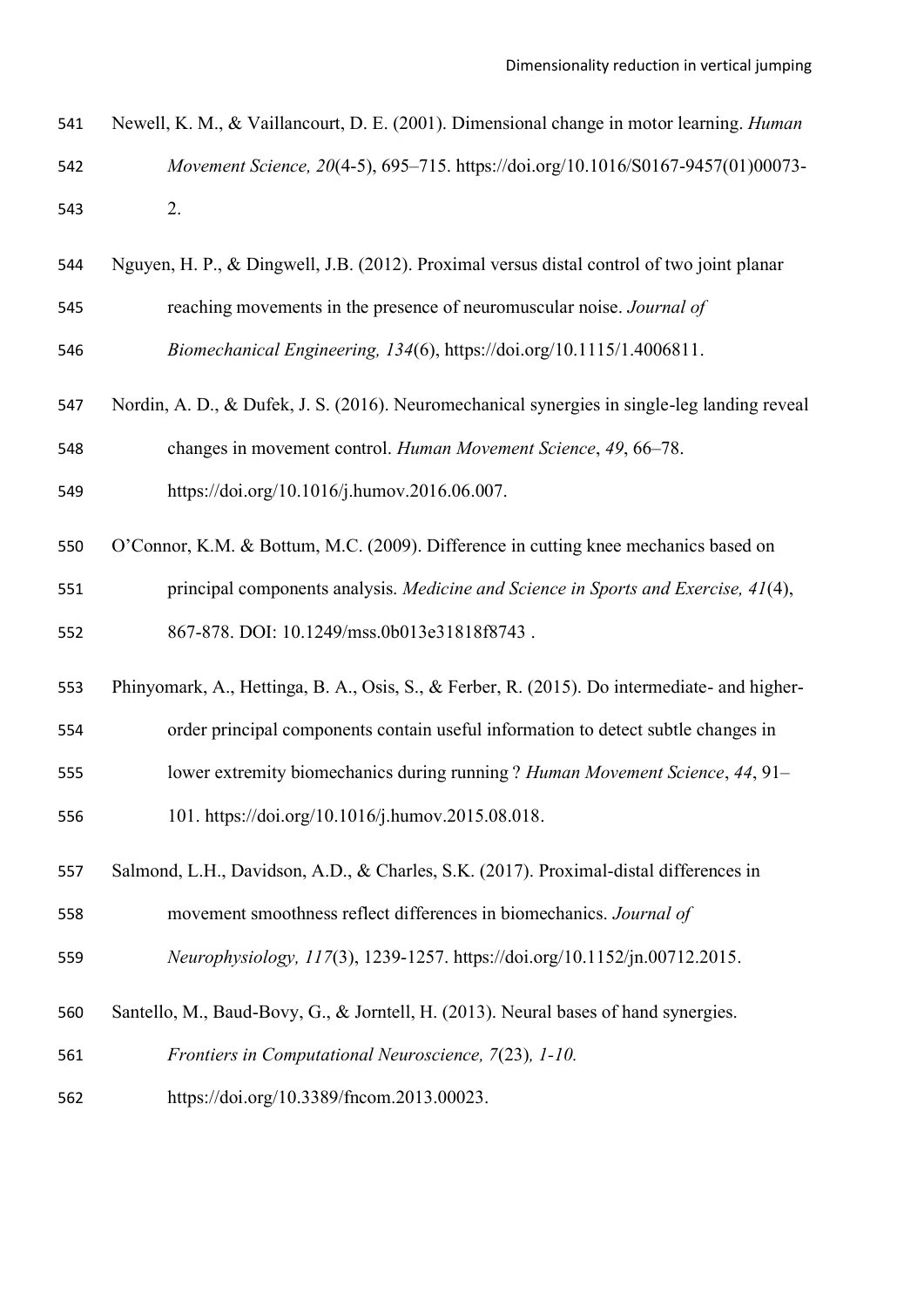- Santello, M., Flanders, M., & Soechting, J. F. (1998). Postural hand synergies for tool use.
- *Journal of Neuroscience, 18*(23), 10105–10115.

[https://doi.org/10.1523/JNEUROSCI.18-23-10105.1998.](https://doi.org/10.1523/JNEUROSCI.18-23-10105.1998)

Serrien, B., & Baeyens, J. (2017). The proximal-to-distal sequence in upper-limb motions on

multiple levels and time scales. *Human Movement Science*, *55*(2017), 156–171.

- [https://doi.org/10.1016/j.humov.2017.08.009.](https://doi.org/10.1016/j.humov.2017.08.009)
- Shemmell, J., Johansson, J., Portra, V., Gottlieb, G. L., Thomas, J. S., & Corcos, D. M.
- (2007). Control of interjoint coordination during the swing phase of normal gait at
- different speeds. *Journal of Neuroengineering and Rehabilitation, 4*(10), 1–14.
- [https://doi.org/10.1186/1743-0003-4-10.](https://doi.org/10.1186/1743-0003-4-10)
- Vaillancourt, D. E., & Newell, K. M. (2002). Changing complexity in human behavior and physiology through aging and disease. *Neurobiology of Aging, 23*(1), 1–11. [https://doi.org/10.1016/S0197-4580\(01\)00247-0.](https://doi.org/10.1016/S0197-4580(01)00247-0)
- Verrel, J., Pologe, S., Manselle, W., Lindenberger, U., & Woollacott, M. (2013).
- Coordination of degrees of freedom and stabilization of task variables in a complex motor skill : expertise-related differences in cello bowing. *Experimental Brain*
- *Research,* 224(3), 323–334. [https://doi.org/10.1007/s00221-012-3314-2.](https://doi.org/10.1007/s00221-012-3314-2)

 Yang, J.F., & Scholz, J. P. (2005). Learning a throwing task is associated with differential changes in the use of motor abundance. *Experimental Brain Research,* 163(2), 137–

- 158. [https://doi.org/10.1007/s00221-004-2149-x.](https://doi.org/10.1007/s00221-004-2149-x)
- Zago, M., Pacifici, I., Lovecchio, N., Galli, M., Federolf, P. A., & Sforza, C. (2017). Multi- segmental movement patterns reflect juggling complexity and skill level. *Human Movement Science, 54*(2017), 144-153. https://doi.org/10.1016/j.humov.2017.04.013.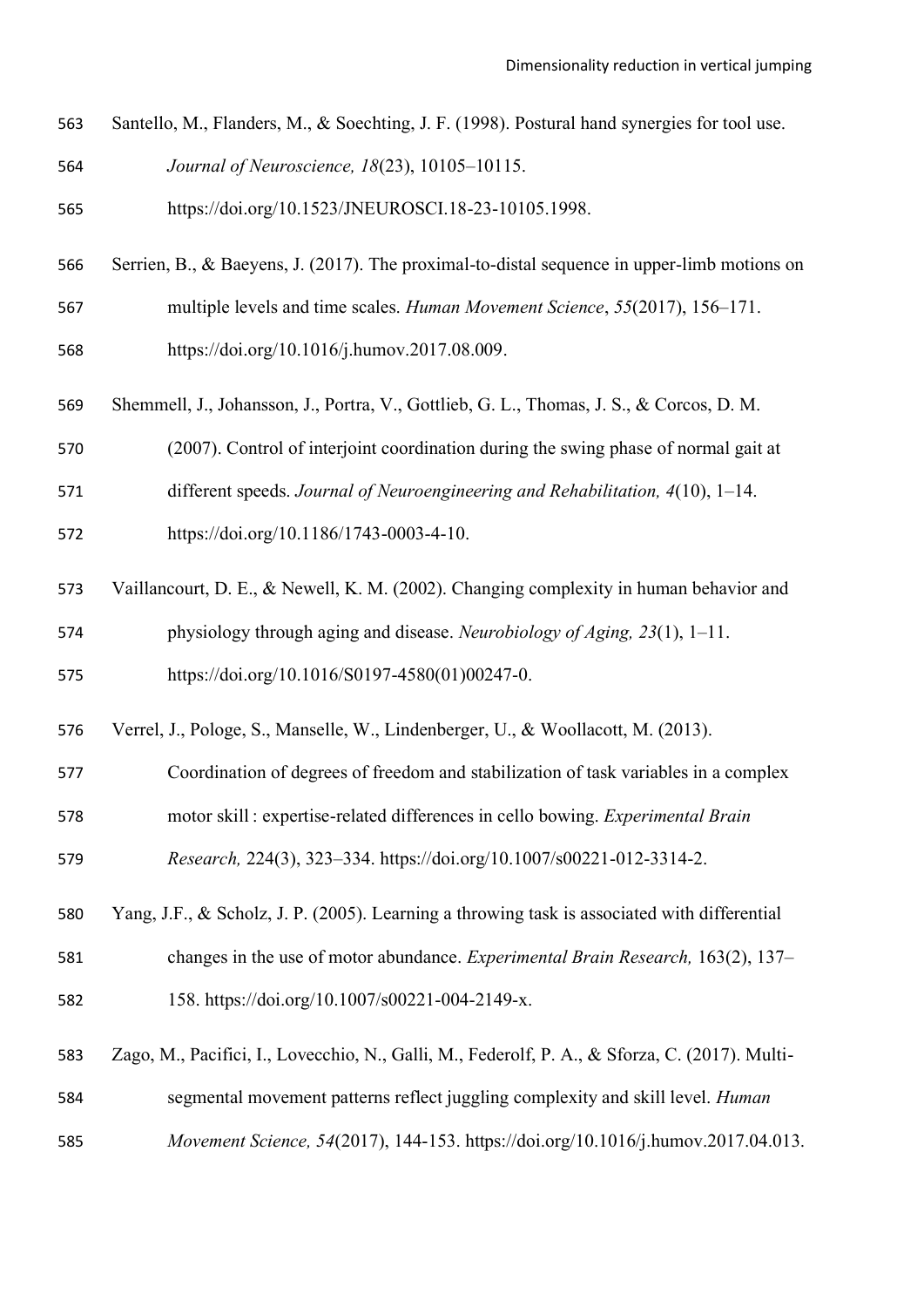| <b>PCA</b> | Time Series Data Used            | Number of separate | <b>Input Matrices</b>  |
|------------|----------------------------------|--------------------|------------------------|
| Descriptor |                                  | analyses           |                        |
| PCAa       | all participants, trials and     | $\mathbf{1}$       | 101 x 947              |
|            | joints from all jump             |                    |                        |
|            | conditions                       |                    |                        |
| PCAc       | all participants, trials and     | 3                  | HF: 101 x 300 NKB:     |
|            | joints from each jump            |                    | 101 x 314 PF: 101 x    |
|            | condition separately             |                    | 333                    |
| PCAj       | all participants and trials from | 3                  | Hip: 101 x 317 Knee:   |
|            | all jump conditions conducted    |                    | 101 x 317 Ankle: 101   |
|            | separately for each joint        |                    | x 317                  |
| PCAcj      | All participants and trials      | 9                  | $HF - Hip$ , knee and  |
|            | from each jump condition         |                    | ankle: 101 x 100       |
|            | conducted separately for each    |                    | $NKB - Hip$ , knee and |
|            | joint and each condition         |                    | ankle: 101 x 106       |
|            |                                  |                    | PF - Hip, knee and     |
|            |                                  |                    | ankle: 101 x 111       |

586 Table 1. Description of data used within each PCA.

| 587 |  |  |
|-----|--|--|
| 588 |  |  |
| 589 |  |  |
| 590 |  |  |
| 591 |  |  |
| 592 |  |  |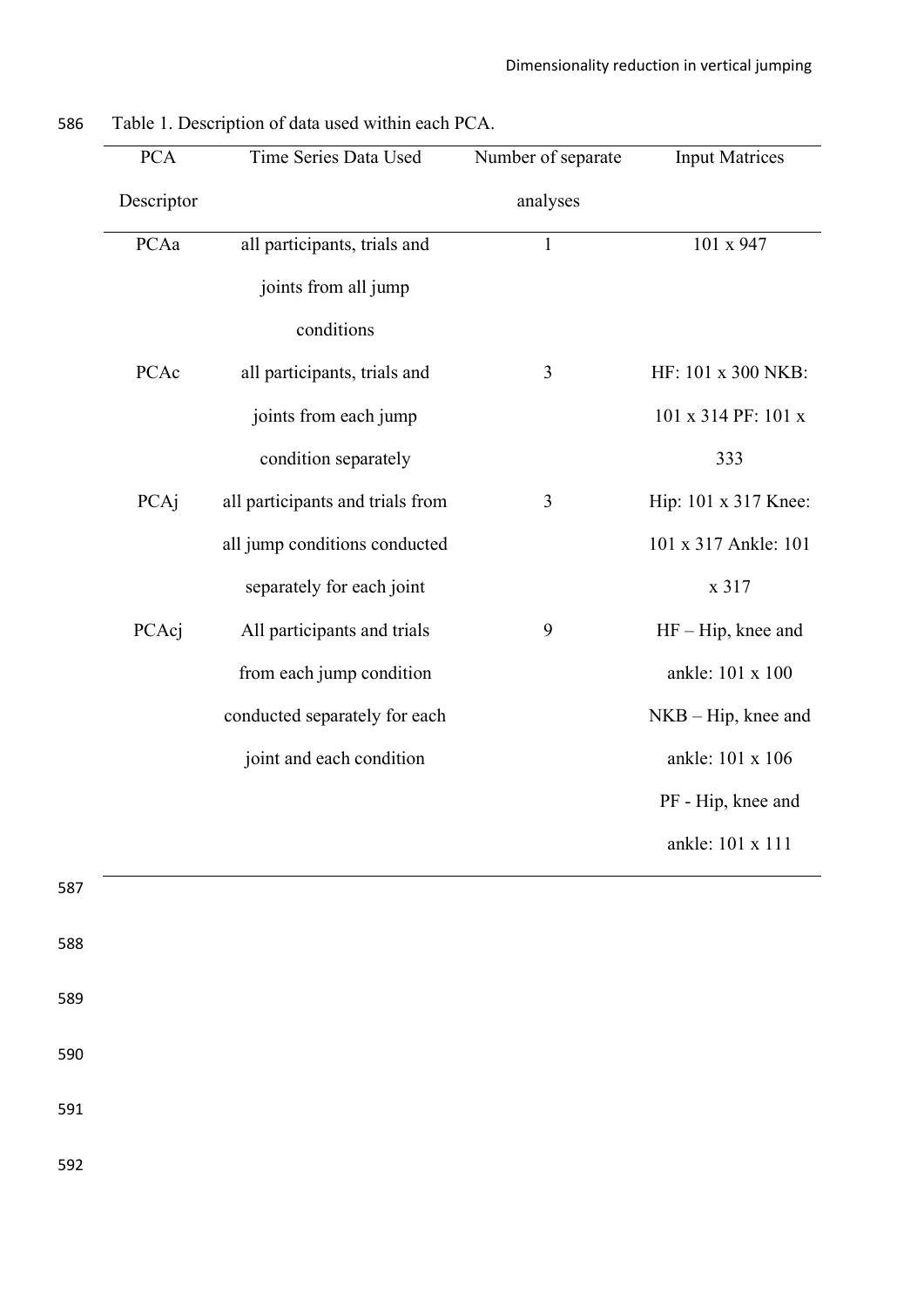|     | ັ<br><b>I</b>                                                   | PC1          | PC2          | PC3        | PC4 | PC5 | Total        |
|-----|-----------------------------------------------------------------|--------------|--------------|------------|-----|-----|--------------|
|     | PCAc                                                            |              |              |            |     |     |              |
|     | $\rm{HF}$                                                       | 70.5         | 14.7         | 5.7        |     |     | 90.9         |
|     | <b>NKB</b><br>$\rm PF$                                          | 63.2<br>62.9 | 21.2<br>13.8 | 7.9<br>6.2 | 4.4 | 3.2 | 92.3<br>90.5 |
|     |                                                                 |              |              |            |     |     |              |
|     | PCAa (All Conditions)                                           | 63.4         | 17.3         | 7.2        | 4.2 |     | 93.1         |
|     | PCAa (sub analysis)                                             |              |              |            |     |     |              |
|     | HF&NKB<br>HF&PF                                                 | 65.7<br>64.8 | 18.6<br>14.9 | 7.2<br>5.6 | 4.9 |     | 91.5<br>90.1 |
|     | <b>NKB&amp;PF</b>                                               | 61.3         | 18.1         | 7.7        | 4.2 |     | 91.3         |
| 594 | $HF = hip$ flexed, $NKB = no$ knee bend, $PF = plantar$ -flexed |              |              |            |     |     |              |
|     |                                                                 |              |              |            |     |     |              |
| 595 |                                                                 |              |              |            |     |     |              |
| 596 |                                                                 |              |              |            |     |     |              |
| 597 |                                                                 |              |              |            |     |     |              |
| 598 |                                                                 |              |              |            |     |     |              |
| 599 |                                                                 |              |              |            |     |     |              |
| 600 |                                                                 |              |              |            |     |     |              |
| 601 |                                                                 |              |              |            |     |     |              |
| 602 |                                                                 |              |              |            |     |     |              |
| 603 |                                                                 |              |              |            |     |     |              |
| 604 |                                                                 |              |              |            |     |     |              |
| 605 |                                                                 |              |              |            |     |     |              |
| 606 |                                                                 |              |              |            |     |     |              |
| 607 |                                                                 |              |              |            |     |     |              |
| 608 |                                                                 |              |              |            |     |     |              |
| 609 |                                                                 |              |              |            |     |     |              |
| 610 |                                                                 |              |              |            |     |     |              |
| 611 |                                                                 |              |              |            |     |     |              |
| 612 |                                                                 |              |              |            |     |     |              |
| 613 |                                                                 |              |              |            |     |     |              |
| 614 |                                                                 |              |              |            |     |     |              |
| 615 |                                                                 |              |              |            |     |     |              |
| 616 |                                                                 |              |              |            |     |     |              |

Table 2. Percentage of explained variance from PCAa and PCAc.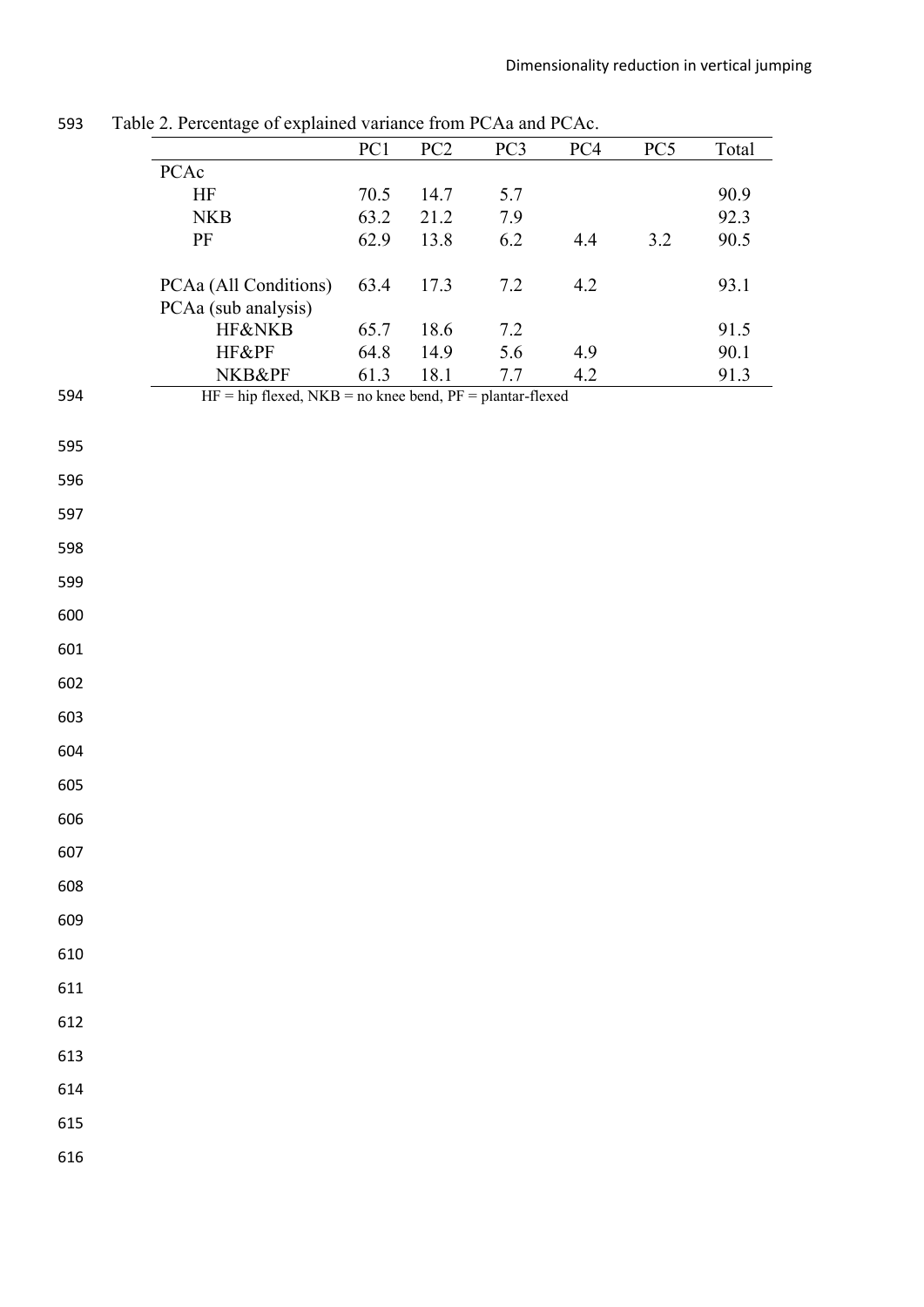|            |       | PC1  | PC2  | PC3     | PC4 | PC5 | PC <sub>6</sub> | Total |
|------------|-------|------|------|---------|-----|-----|-----------------|-------|
| PCAj       |       |      |      |         |     |     |                 |       |
| Hip        |       | 69.7 | 19.5 | 4.6     |     |     |                 | 93.8  |
| Knee       |       | 67.5 | 18.0 | 7.7     |     |     |                 | 93.2  |
| Ankle      |       | 74.1 | 15.7 | 4.1     |     |     |                 | 93.9  |
| PCAcj      |       |      |      |         |     |     |                 |       |
| $\rm{HF}$  |       |      |      |         |     |     |                 |       |
|            | Hip   | 69.7 | 15.3 | 5.1     |     |     |                 | 90.1  |
|            | Knee  | 74.8 | 12.8 | $7.1\,$ |     |     |                 | 94.7  |
|            | Ankle | 83.7 | 8.9  |         |     |     |                 | 92.6  |
| <b>NKB</b> |       |      |      |         |     |     |                 |       |
|            | Hip   | 47.9 | 26.5 | 11.9    | 4.9 |     |                 | 91.2  |
|            | Knee  | 70.5 | 22.3 |         |     |     |                 | 92.8  |
|            | Ankle | 77.7 | 16.4 |         |     |     |                 | 94.1  |
| PF         |       |      |      |         |     |     |                 |       |
|            | Hip   | 59.9 | 13   | 6.6     | 4.8 | 3.9 | 2.9             | 91.1  |
|            | Knee  | 70.4 | 15.7 | 5.5     |     |     |                 | 91.6  |
|            | Ankle | 64.8 | 17.6 | 6.3     | 3.1 |     |                 | 91.8  |
|            |       |      |      |         |     |     |                 |       |
|            |       |      |      |         |     |     |                 |       |
|            |       |      |      |         |     |     |                 |       |
|            |       |      |      |         |     |     |                 |       |
|            |       |      |      |         |     |     |                 |       |
|            |       |      |      |         |     |     |                 |       |
|            |       |      |      |         |     |     |                 |       |
|            |       |      |      |         |     |     |                 |       |
|            |       |      |      |         |     |     |                 |       |

617 Table 3. Percentage of explained variance from PCAj.

619

620

621

622

623

624

625

626

627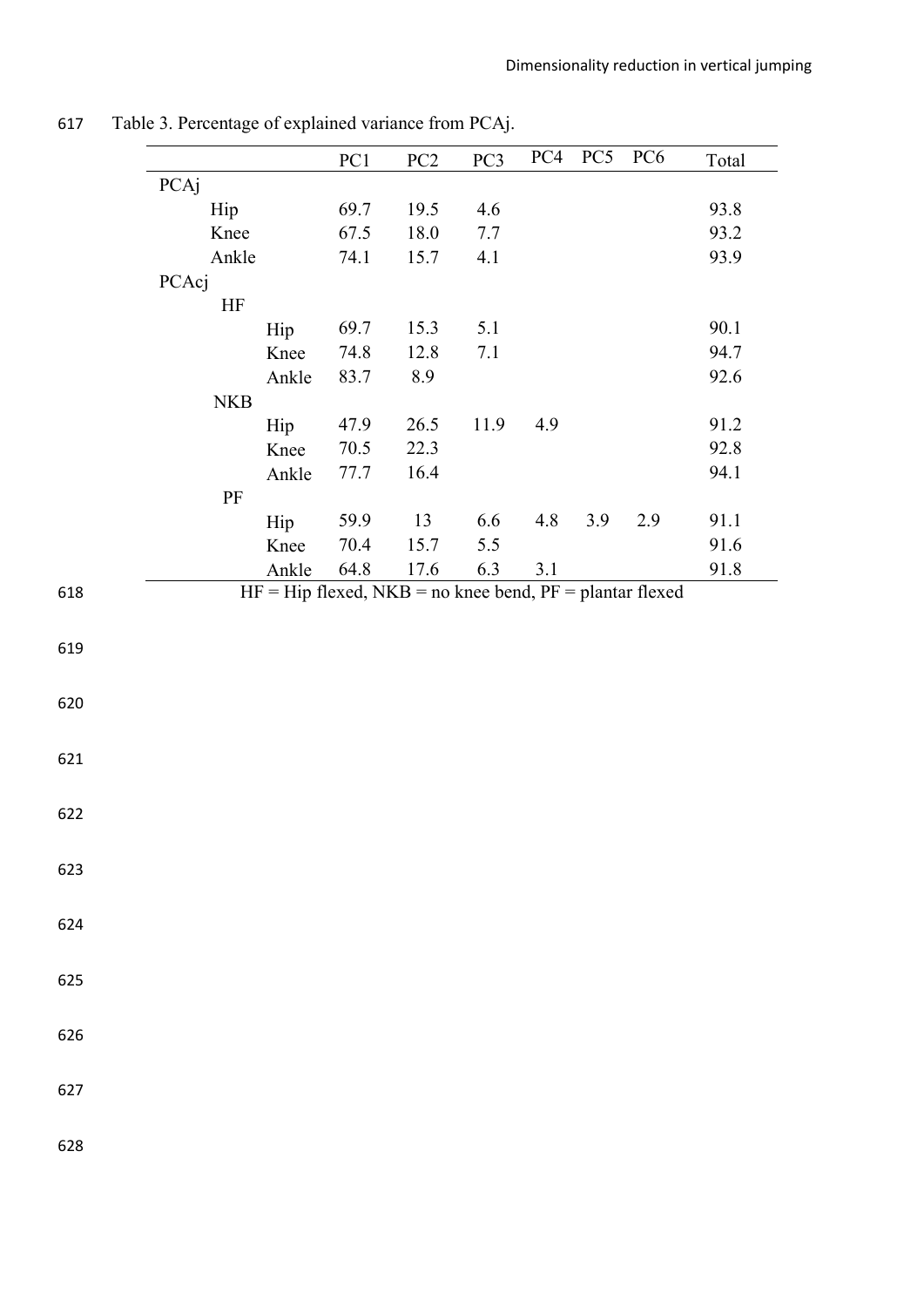# **Figure Legends**

 **Figure 1.** Starting position and movement sequence for each jump condition a) hip flexed b) no knee bend and c) plantar flexed.

**Figure 2.** PC1, 2 and 3 score waveforms for each jump condition (left panel) from PCAc and

633 averaged loadings on PC1, 2 and 3 for each jump condition (right panel).  $HF = hip$  flexed, 634 NKB = no knee bend,  $PF =$  plantar-flexed.

**Figure 3.** PC1, 2 and 3 waveforms from PCAj (left panel). PC1 (A), PC2 (B) and PC3 (C)

- 636 loadings from PCAj for each jump condition (means  $\pm$  SD) (right panel). HF = hip flexed,
- 637 NKB = no knee bend,  $PF =$  plantar flexed \*Indicates significant difference from HF
- condition. \*\*Indicates significant difference from NKB condition.
- **Figure 4.** Net joint internal moments for each joint across each jump condition.  $A = hip$
- 640 flexed,  $B = no$  knee bend,  $C = planar$  flexed. Negative moments indicate extension. Knee
- joint moment data has been flipped to improve visual comparison between peaks. Vertical
- lines indicate where peak joint moment occurred.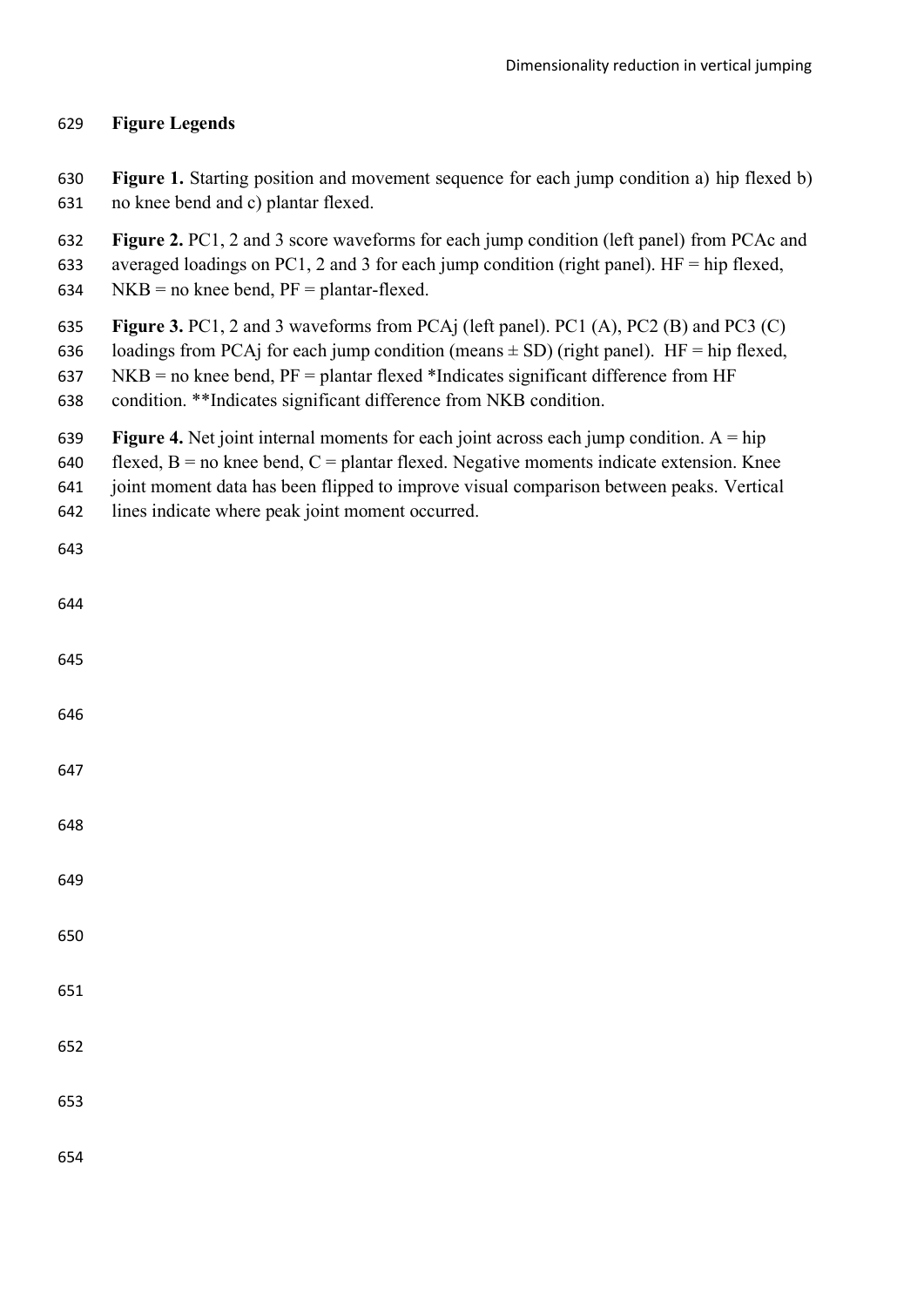

- 
- 
- 
- 
- 
- 
- 
-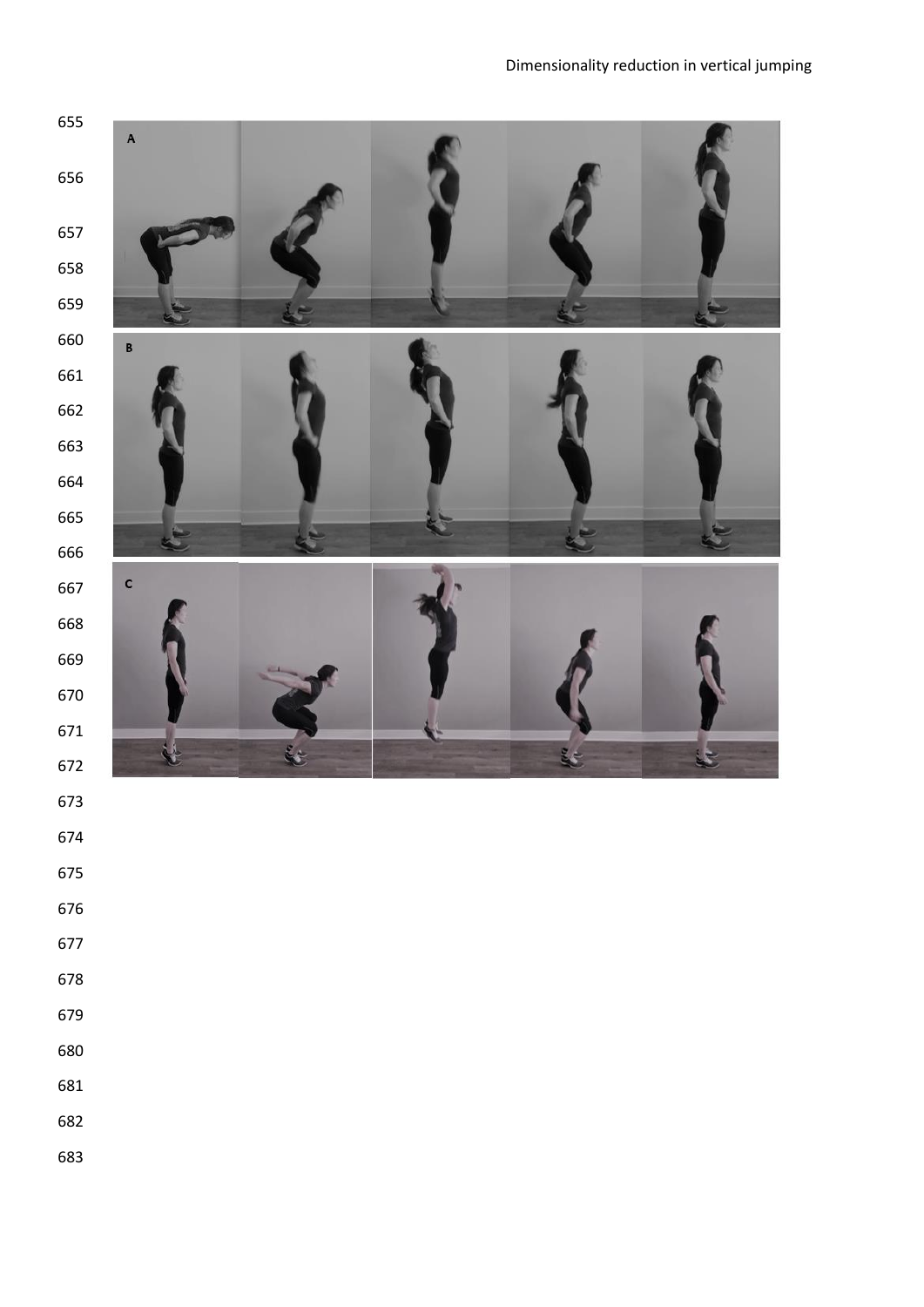



- 
- 
- 
- 
- 
- 
- 
- 
-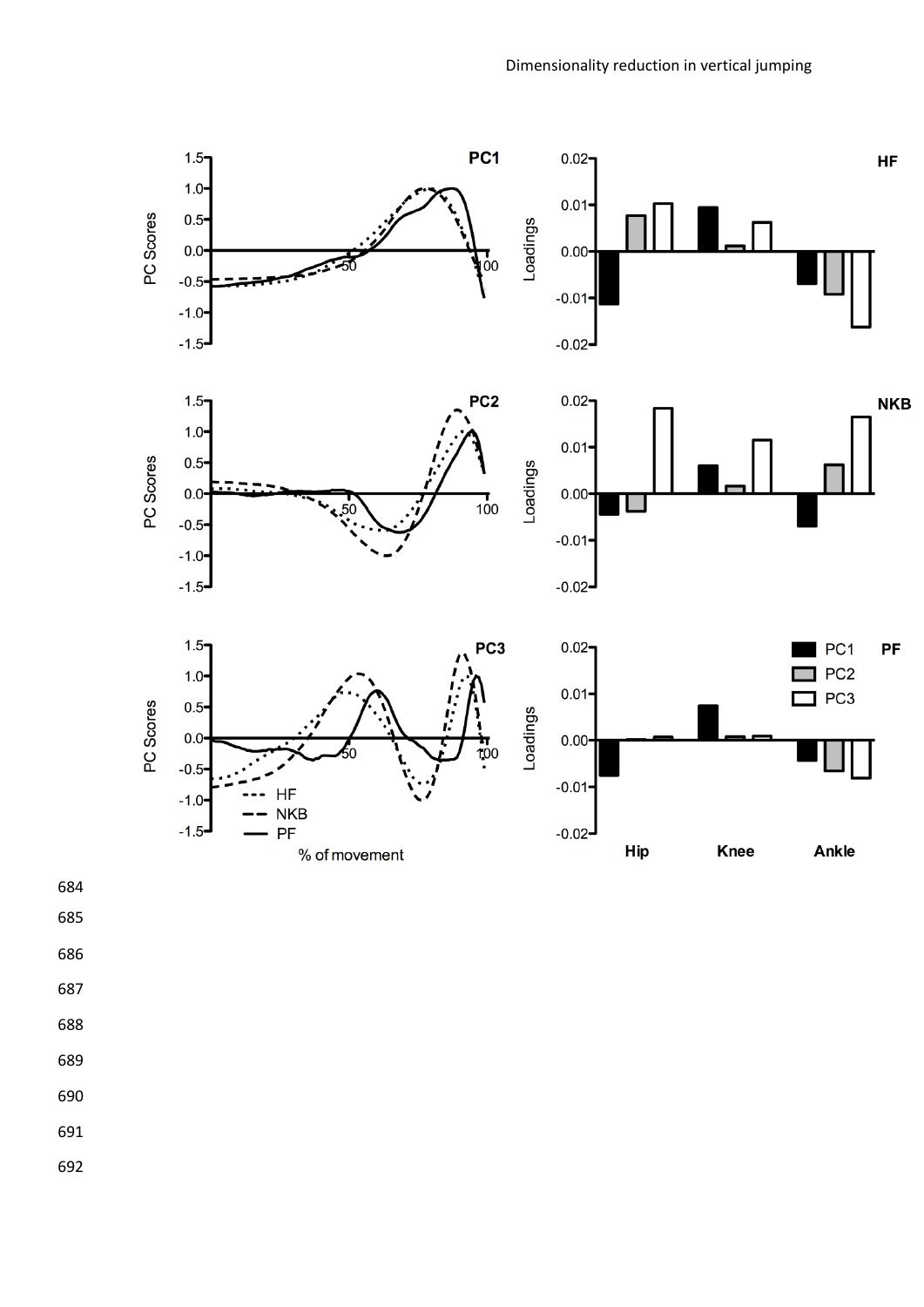# Dimensionality reduction in vertical jumping



- 
- 
- 
- 
- 
- 
- 
- 
-